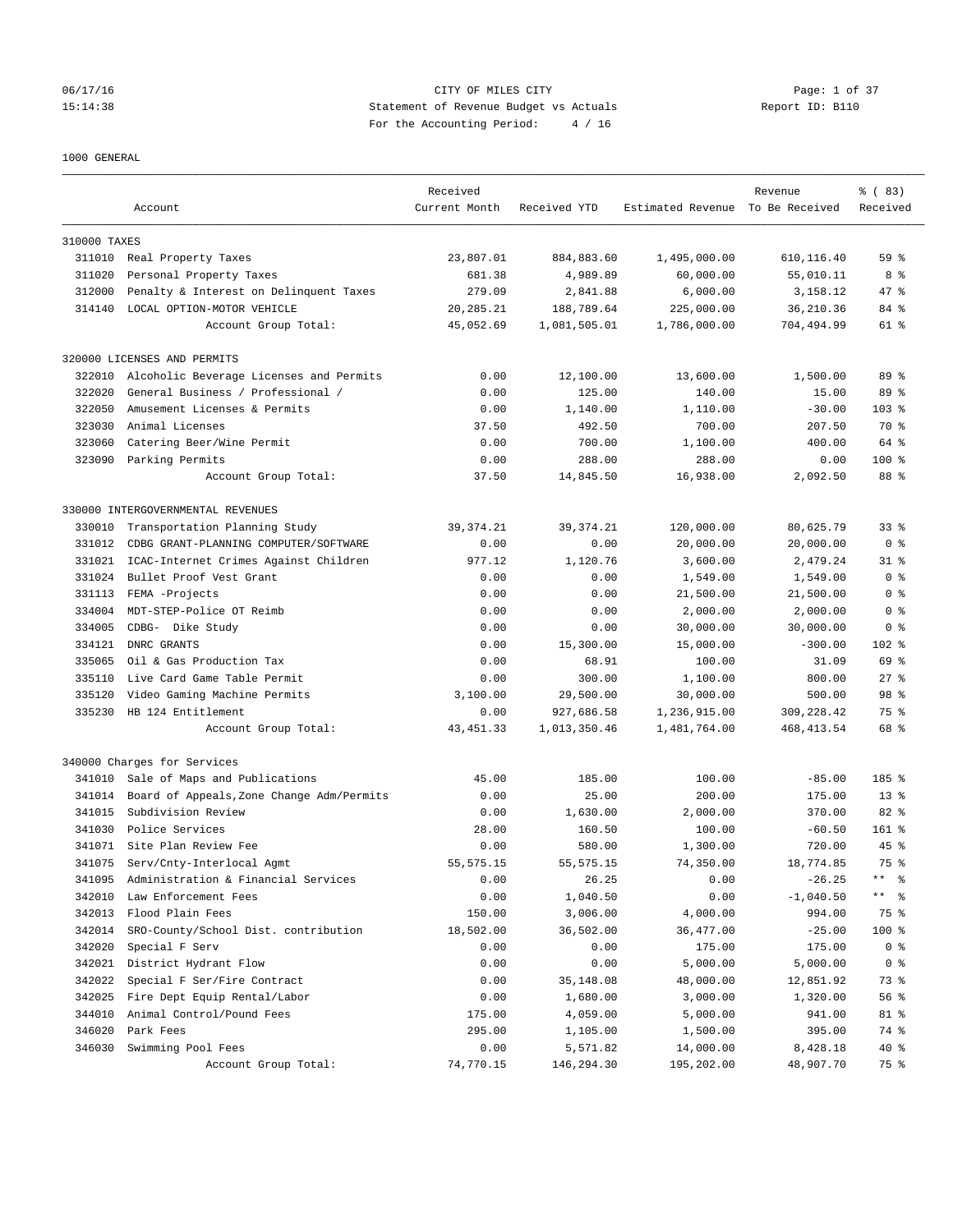## 06/17/16 CITY OF MILES CITY Page: 2 of 37 15:14:38 Statement of Revenue Budget vs Actuals Report ID: B110 For the Accounting Period: 4 / 16

#### 1000 GENERAL

|        |                                     | Received      |              |                   | Revenue        | % (83)                       |
|--------|-------------------------------------|---------------|--------------|-------------------|----------------|------------------------------|
|        | Account                             | Current Month | Received YTD | Estimated Revenue | To Be Received | Received                     |
|        | 350000 FINES AND FORFEITURES        |               |              |                   |                |                              |
| 351030 | Fines/Surcharges/etc                | 12,932.05     | 162, 430.45  | 200,000.00        | 37,569.55      | $81$ %                       |
| 351031 | Adm Fees (Court)                    | 1,460.00      | 16,098.00    | 25,000.00         | 8,902.00       | 64 %                         |
| 351035 | Animal Control Court Revenue        | 600.00        | 6, 153.00    | 7,500.00          | 1,347.00       | $82$ %                       |
|        | Account Group Total:                | 14,992.05     | 184,681.45   | 232,500.00        | 47,818.55      | 79 %                         |
|        | 360000 MISCELLANEOUS REVENUE        |               |              |                   |                |                              |
| 361005 | MidRivers Franchise Fees            | 24,636.00     | 98,936.54    | 95,000.00         | $-3,936.54$    | $104$ %                      |
| 361010 | Land Rental                         | 100.00        | 32, 362, 66  | 32,000.00         | $-362.66$      | $101$ %                      |
| 361020 | Building Rentals                    | 1,349.99      | 13,499.90    | 16,100.00         | 2,600.10       | 84 %                         |
| 362020 | MISC REVENUE                        | 10.00         | 20,871.30    | 4,000.00          | $-16,871.30$   | $522$ $%$                    |
| 362022 | Health Ins-MMIA Emp Benefits Prog   | 1,962.88      | 5,786.30     | 0.00              | $-5,786.30$    | $***$ $=$ $\frac{6}{5}$      |
| 365000 | Contributions and Donations         | 0.00          | 1,925.00     | 1,000.00          | $-925.00$      | 193 %                        |
| 365012 | Swimming Lessions                   | 0.00          | 420.00       | 0.00              | $-420.00$      | $\star$ $\star$<br>- 응       |
| 365013 | Shop With A Cop                     | 0.00          | 6,170.00     | 5,000.00          | $-1, 170.00$   | $123$ $%$                    |
| 365014 | Denton Field Project/2015           | 0.00          | 11,378.73    | 0.00              | $-11, 378.73$  | $\star$ $\star$<br>$\approx$ |
| 365015 | Florence Stacy Foundation           | 0.00          | 8,729.65     | 0.00              | $-8,729.65$    | $\star$ $\star$<br>$\approx$ |
| 365016 | Milwaukee Park                      | 2,000.00      | 2,000.00     | 0.00              | $-2,000.00$    | $\star$ $\star$<br>$\approx$ |
| 365040 | DONATIONS-FIRE/AMB                  | 20.00         | 370.00       | 0.00              | $-370.00$      | $\star$ $\star$<br>း<br>ကိ   |
| 366040 | Misc.-BHS                           | 0.00          | 0.00         | 800.00            | 800.00         | 0 <sup>8</sup>               |
| 366050 | Sale of Junk/Salvage-PD cars        | 0.00          | 2,885.00     | 1,000.00          | $-1,885.00$    | $289$ %                      |
| 367000 | Sale of Junk or Salvage             | 0.00          | 1,100.00     | 0.00              | $-1,100.00$    | $***$ $=$ $\frac{6}{5}$      |
|        | Account Group Total:                | 30,078.87     | 206, 435.08  | 154,900.00        | $-51, 535.08$  | $133*$                       |
|        | 370000 INVESTMENT EARNINGS          |               |              |                   |                |                              |
|        | 371010 Investment Earnings          | 2,088.32      | 2,088.32     | 1,600.00          | $-488.32$      | $131*$                       |
|        | Account Group Total:                | 2,088.32      | 2,088.32     | 1,600.00          | $-488.32$      | $131*$                       |
|        | 380000 OTHER FINANCING SOURCES      |               |              |                   |                |                              |
|        | 383000 Interfund Operating Transfer | 18,912.58     | 367, 171.57  | 562,194.00        | 195,022.43     | 65 %                         |
|        | Account Group Total:                | 18,912.58     | 367, 171.57  | 562,194.00        | 195,022.43     | 65 %                         |
|        | Fund Total:                         | 229, 383.49   | 3,016,371.69 | 4,431,098.00      | 1, 414, 726.31 | 68 %                         |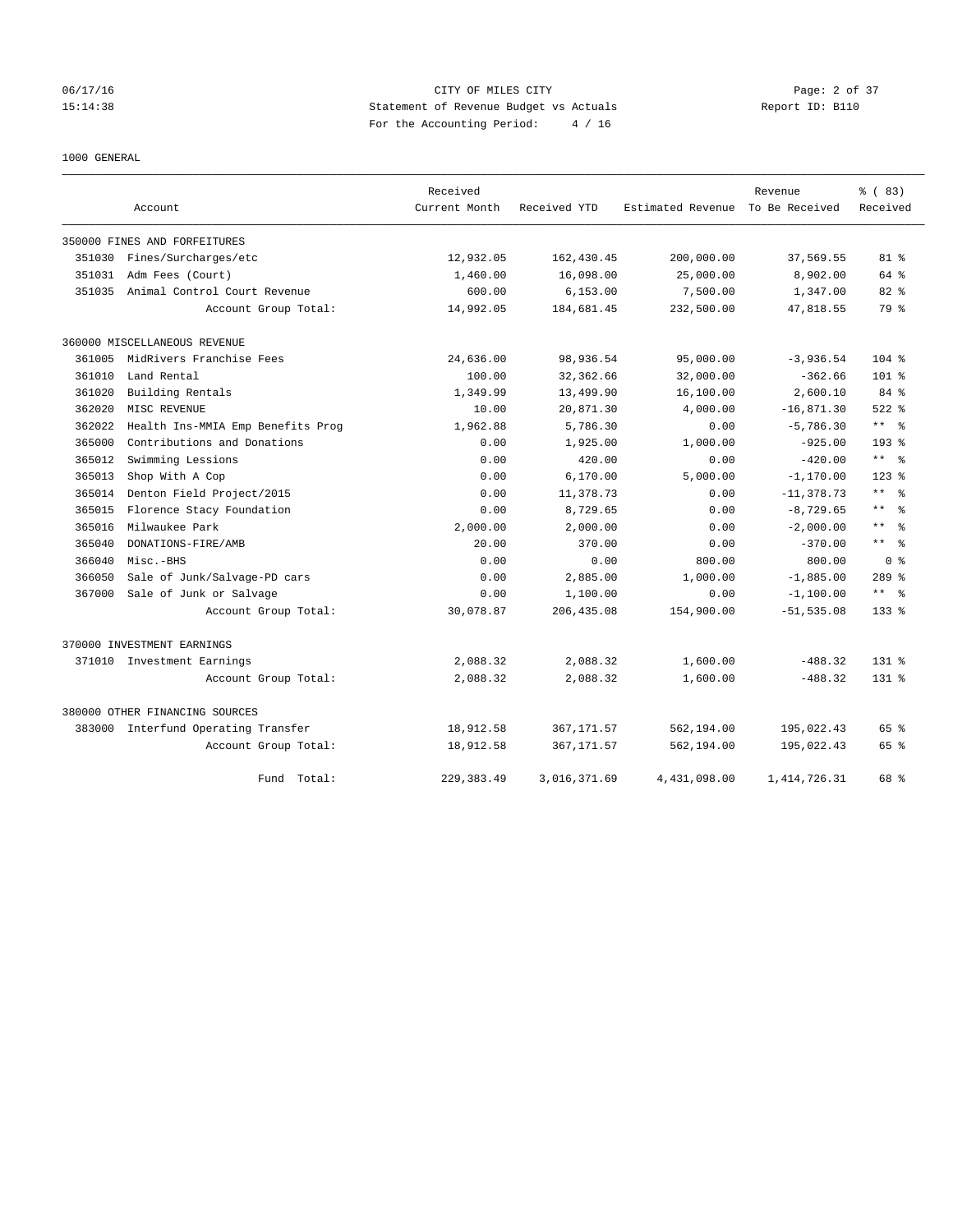## 06/17/16 CITY OF MILES CITY Page: 3 of 37 15:14:38 Statement of Revenue Budget vs Actuals Report ID: B110 For the Accounting Period: 4 / 16

# 2220 LIBRARY

|        |                                   | Received      |              |                   | Revenue        | $\frac{8}{6}$ (83)  |
|--------|-----------------------------------|---------------|--------------|-------------------|----------------|---------------------|
|        | Account                           | Current Month | Received YTD | Estimated Revenue | To Be Received | Received            |
|        | 340000 Charges for Services       |               |              |                   |                |                     |
| 341075 | Serv/Cnty-Interlocal Agmt         | 0.00          | 0.00         | 39,023.00         | 39,023.00      | 0 <sup>8</sup>      |
| 346070 | Library Fees                      | 306.90        | 2,101.25     | 4,000.00          | 1,898.75       | 53%                 |
| 346074 | Book Sales                        | 23.55         | 278.60       | 400.00            | 121.40         | 70 %                |
|        | Account Group Total:              | 330.45        | 2,379.85     | 43, 423.00        | 41,043.15      | 5 <sup>°</sup>      |
|        | 360000 MISCELLANEOUS REVENUE      |               |              |                   |                |                     |
| 365035 | Donation-Library Board of Trustee | 0.00          | 6,127.06     | 0.00              | $-6, 127.06$   | $***$ $\frac{6}{5}$ |
|        | Account Group Total:              | 0.00          | 6,127.06     | 0.00              | $-6, 127.06$   | $***$ $\approx$     |
|        | 380000 OTHER FINANCING SOURCES    |               |              |                   |                |                     |
| 383000 | Interfund Operating Transfer      | 24, 144.92    | 241, 282.53  | 289,739.00        | 48, 456.47     | 83%                 |
|        | Account Group Total:              | 24, 144.92    | 241, 282.53  | 289,739.00        | 48, 456.47     | 83 %                |
|        | Fund Total:                       | 24, 475.37    | 249,789.44   | 333,162.00        | 83, 372.56     | 75 %                |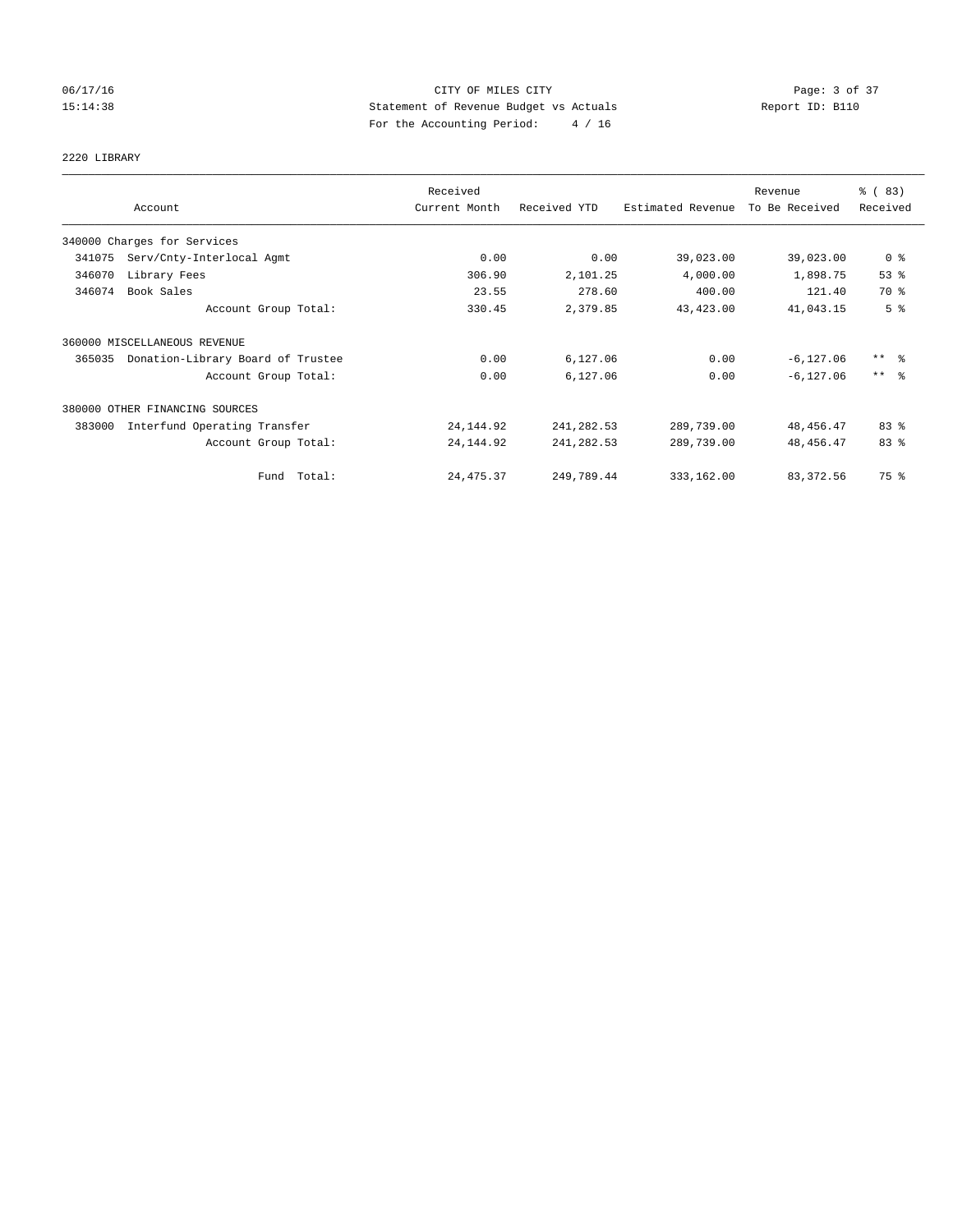## 06/17/16 CITY OF MILES CITY Page: 4 of 37 15:14:38 Statement of Revenue Budget vs Actuals Report ID: B110 For the Accounting Period: 4 / 16

2260 EMERGENCY DISASTER

|              | Account                                | Received<br>Current Month | Received YTD | Estimated Revenue To Be Received | Revenue  | 8 (83)<br>Received   |  |
|--------------|----------------------------------------|---------------------------|--------------|----------------------------------|----------|----------------------|--|
| 310000 TAXES |                                        |                           |              |                                  |          |                      |  |
| 312000       | Penalty & Interest on Delinquent Taxes | 2.66                      | 27.08        | 0.00                             | $-27.08$ | $***$ 2              |  |
|              | Account Group Total:                   | 2.66                      | 27.08        | 0.00                             | $-27.08$ | $***$ $\frac{6}{10}$ |  |
|              | Fund Total:                            | 2.66                      | 27.08        | 0.00                             | $-27.08$ | ** *                 |  |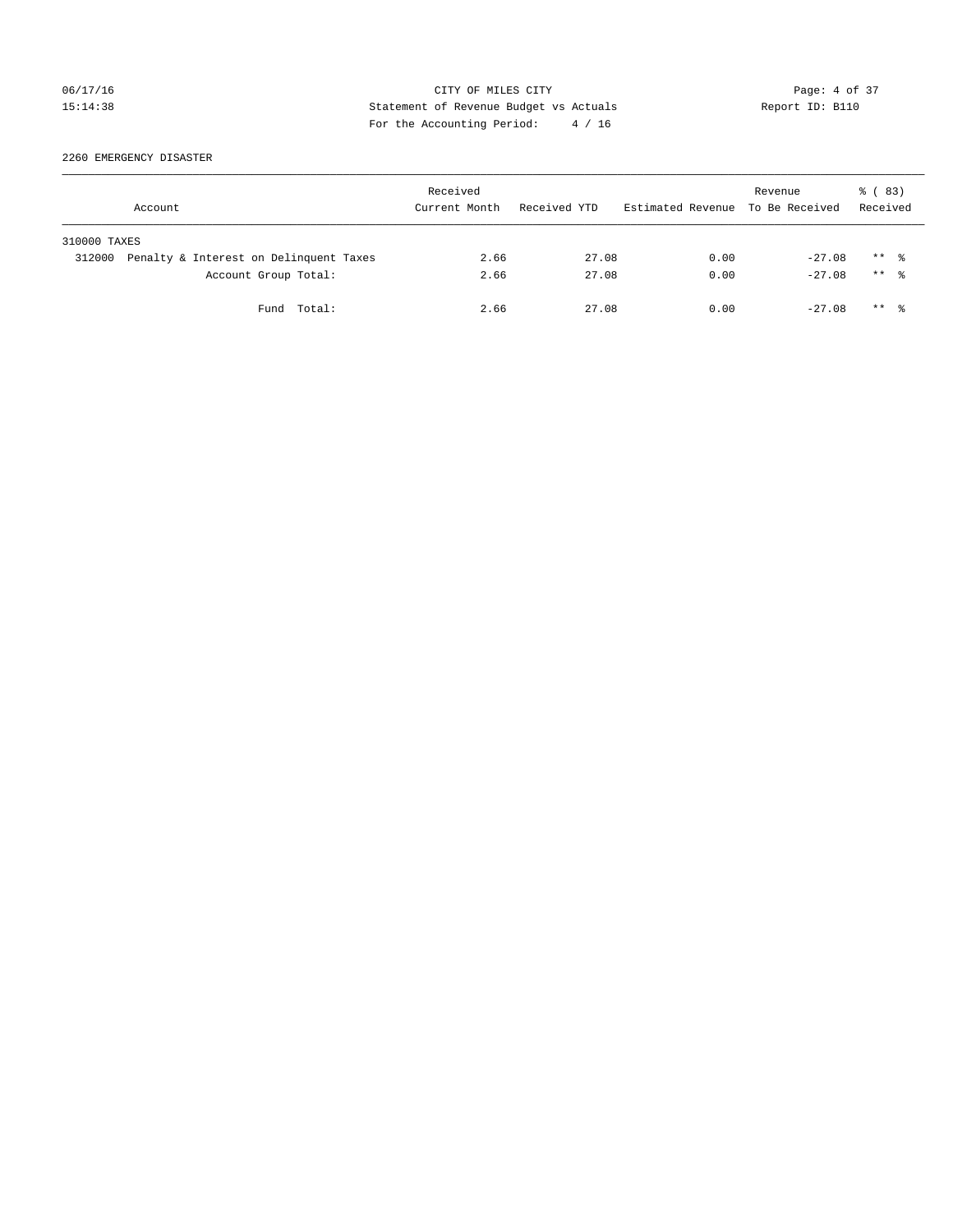## 06/17/16 CITY OF MILES CITY Page: 5 of 37 15:14:38 Statement of Revenue Budget vs Actuals Report ID: B110 For the Accounting Period: 4 / 16

#### 2270 Health

|                                        | Received      |              |                   | Revenue        | % (83)   |
|----------------------------------------|---------------|--------------|-------------------|----------------|----------|
| Account                                | Current Month | Received YTD | Estimated Revenue | To Be Received | Received |
| 340000 Charges for Services            |               |              |                   |                |          |
| Health Inspection Fees<br>344030       | 0.00          | 10,676.00    | 20,000.00         | 9,324.00       | $53$ $%$ |
| Account Group Total:                   | 0.00          | 10,676.00    | 20,000.00         | 9,324.00       | 53%      |
| 380000 OTHER FINANCING SOURCES         |               |              |                   |                |          |
| Interfund Operating Transfer<br>383000 | 0.00          | 16,500.00    | 16,500.00         | 0.00           | $100*$   |
| Account Group Total:                   | 0.00          | 16,500.00    | 16,500.00         | 0.00           | $100*$   |
| Total:<br>Fund                         | 0.00          | 27,176.00    | 36,500.00         | 9,324.00       | 74 %     |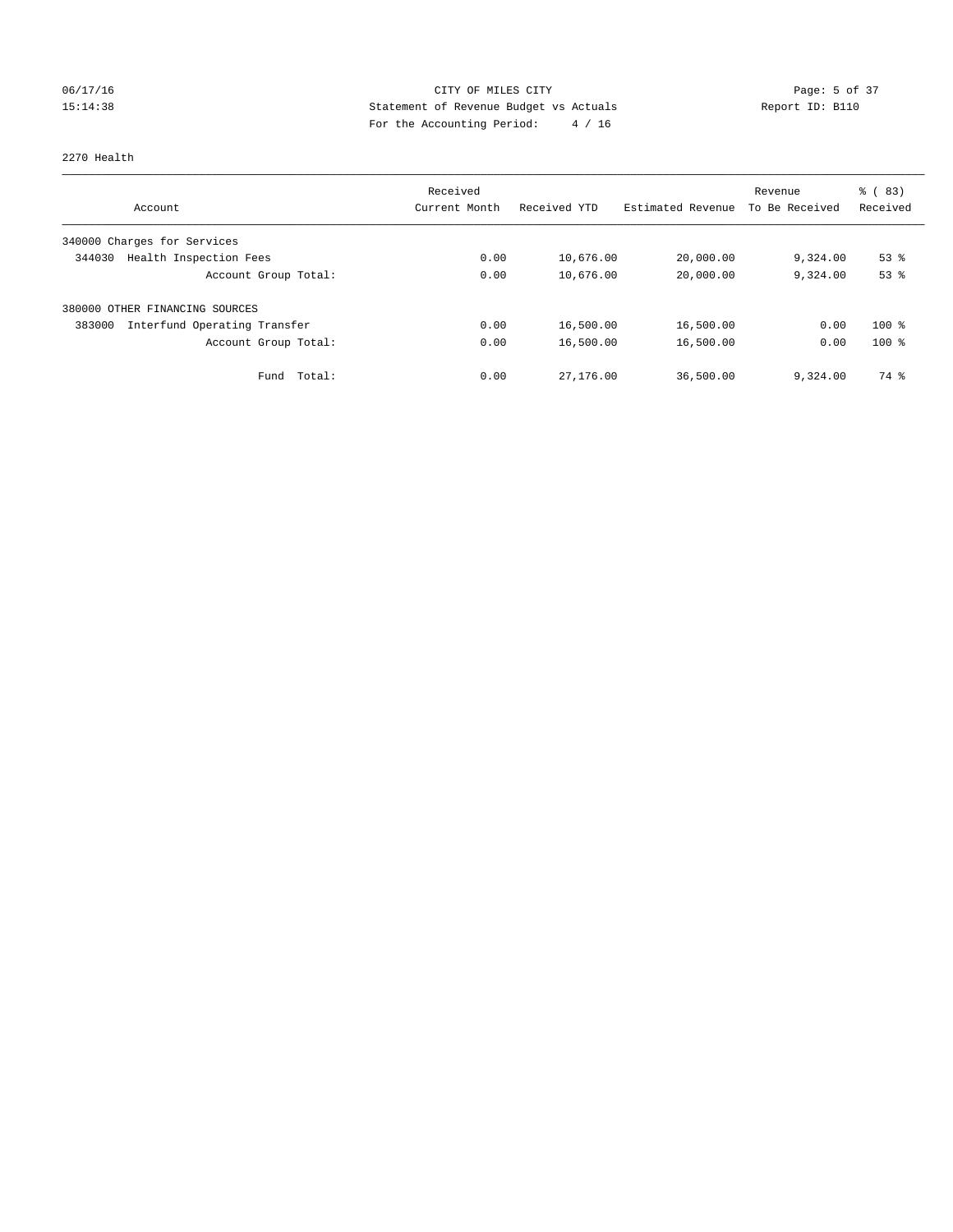## 06/17/16 CITY OF MILES CITY Page: 6 of 37 15:14:38 Statement of Revenue Budget vs Actuals Report ID: B110 For the Accounting Period: 4 / 16

#### 2310 TIFD-Downtown

| Account                                | Received<br>Current Month | Received YTD | Estimated Revenue | Revenue<br>To Be Received | % (83)<br>Received  |
|----------------------------------------|---------------------------|--------------|-------------------|---------------------------|---------------------|
|                                        |                           |              |                   |                           |                     |
| 360000 MISCELLANEOUS REVENUE           |                           |              |                   |                           |                     |
| 365020<br>Private Grant                | 750.00                    | 750.00       | 0.00              | $-750.00$                 | $***$ $\frac{6}{3}$ |
| Account Group Total:                   | 750.00                    | 750.00       | 0.00              | $-750.00$                 | $***$ $\frac{6}{3}$ |
| OTHER FINANCING SOURCES<br>380000      |                           |              |                   |                           |                     |
| Interfund Operating Transfer<br>383000 | 12,000.00                 | 12,000.00    | 12,000.00         | 0.00                      | $100*$              |
| Account Group Total:                   | 12,000.00                 | 12,000.00    | 12,000.00         | 0.00                      | $100*$              |
| Total:<br>Fund                         | 12,750.00                 | 12,750.00    | 12,000.00         | $-750.00$                 | $106$ %             |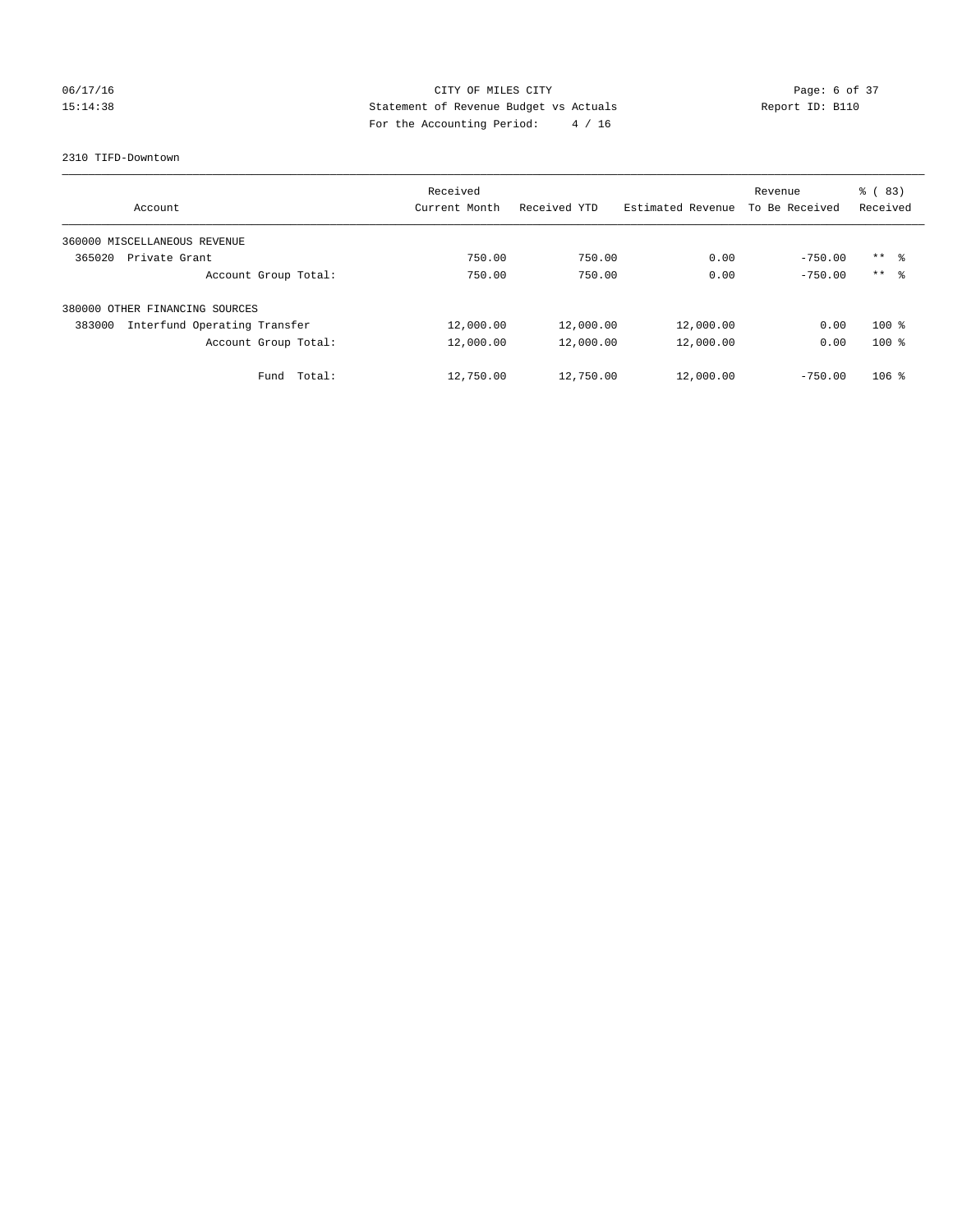## 06/17/16 CITY OF MILES CITY Page: 7 of 37 15:14:38 Statement of Revenue Budget vs Actuals Report ID: B110 For the Accounting Period: 4 / 16

2350 Local Government/Study Commission

|              | Account                 |             | Received<br>Current Month |        | Received YTD | Estimated Revenue | Revenue<br>To Be Received | 8 (83)<br>Received |
|--------------|-------------------------|-------------|---------------------------|--------|--------------|-------------------|---------------------------|--------------------|
| 310000 TAXES |                         |             |                           |        |              |                   |                           |                    |
| 311010       | Real Property Taxes     |             |                           | 134.08 | 5,009.99     | 11,739.00         | 6,729.01                  | $43*$              |
| 311020       | Personal Property Taxes |             |                           | 3.79   | 24.42        | 0.00              | $-24.42$                  | $***$ %            |
|              | Account Group Total:    |             |                           | 137.87 | 5,034.41     | 11,739.00         | 6,704.59                  | $43$ $%$           |
|              |                         | Fund Total: |                           | 137.87 | 5,034.41     | 11,739.00         | 6,704.59                  | $43*$              |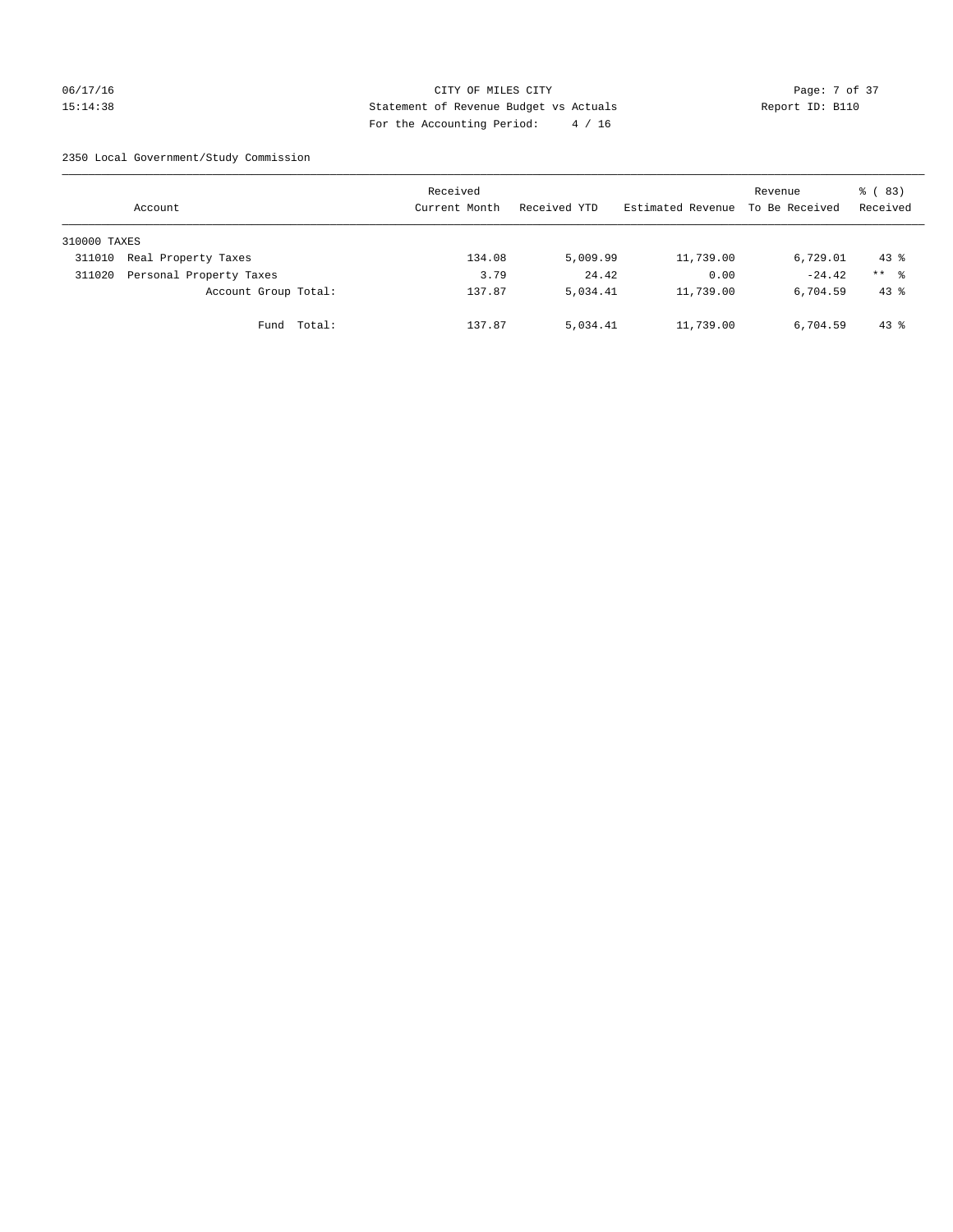## 06/17/16 CITY OF MILES CITY Page: 8 of 37 15:14:38 Statement of Revenue Budget vs Actuals Report ID: B110 For the Accounting Period: 4 / 16

2372 Permissive Medical Levy

|              | Account                                | Received<br>Current Month | Received YTD | Estimated Revenue | Revenue<br>To Be Received | $\frac{6}{6}$ (83)<br>Received |
|--------------|----------------------------------------|---------------------------|--------------|-------------------|---------------------------|--------------------------------|
| 310000 TAXES |                                        |                           |              |                   |                           |                                |
| 311010       | Real Property Taxes                    | 2,615.42                  | 97,256.55    | 161,539.00        | 64,282.45                 | 60 %                           |
| 311020       | Personal Property Taxes                | 74.89                     | 547.40       | 5,272.00          | 4,724.60                  | $10*$                          |
| 312000       | Penalty & Interest on Delinquent Taxes | 9.31                      | 94.81        | 0.00              | $-94.81$                  | $***$ $\frac{6}{5}$            |
|              | Account Group Total:                   | 2,699.62                  | 97,898.76    | 166,811.00        | 68,912.24                 | 59 <sup>°</sup>                |
|              | Fund Total:                            | 2,699.62                  | 97,898.76    | 166,811.00        | 68,912.24                 | 59 <sup>°</sup>                |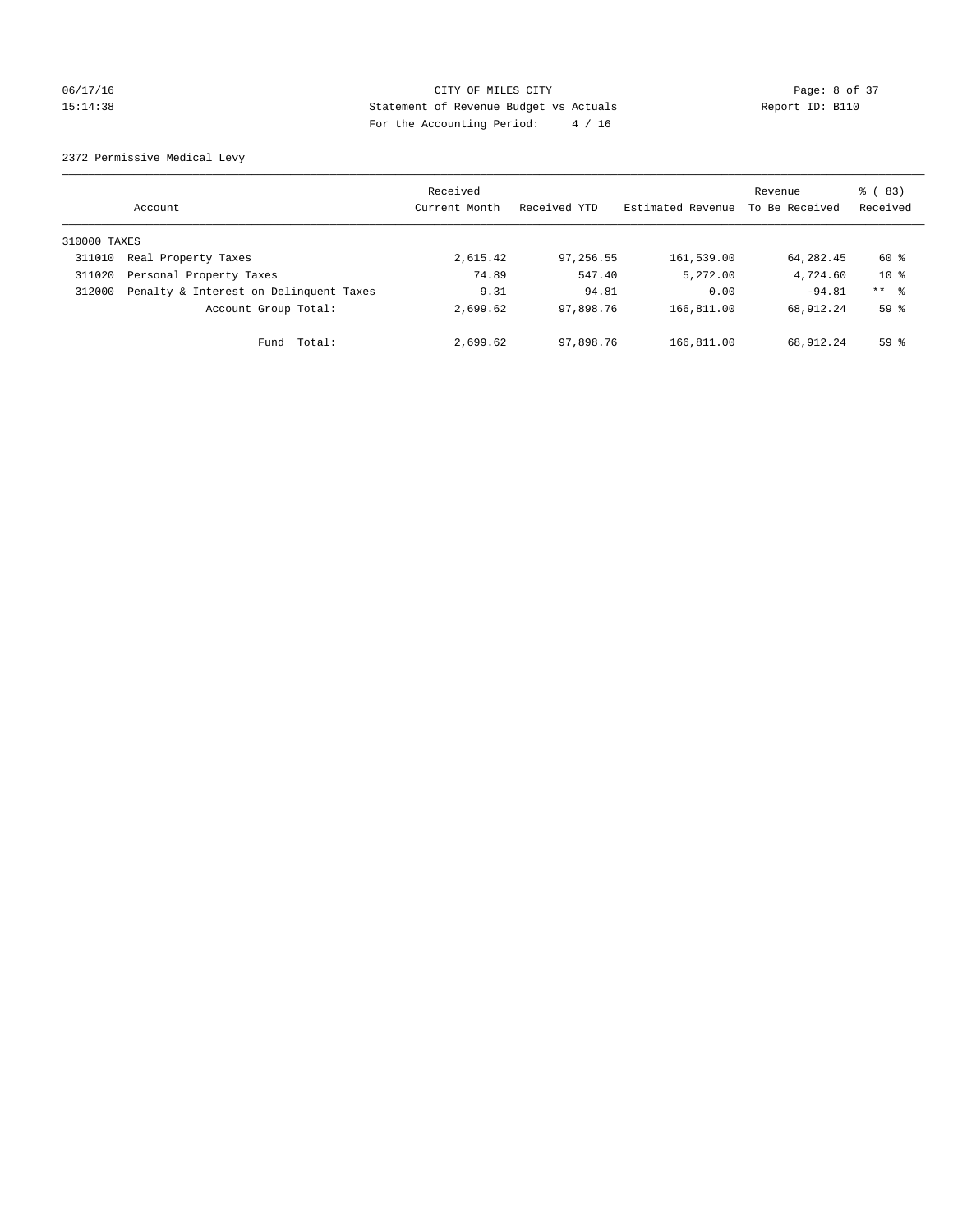## 06/17/16 CITY OF MILES CITY Page: 9 of 37 15:14:38 Statement of Revenue Budget vs Actuals Report ID: B110 For the Accounting Period: 4 / 16

#### 2394 BUILDING CODE ENFORCEMENT

| Account                              | Received<br>Current Month | Received YTD | Estimated Revenue | Revenue<br>To Be Received | 8 (83)<br>Received  |
|--------------------------------------|---------------------------|--------------|-------------------|---------------------------|---------------------|
| 320000 LICENSES AND PERMITS          |                           |              |                   |                           |                     |
| Building & Related Permits<br>323010 | 10,487.53                 | 101,562.20   | 75,000.00         | $-26.562.20$              | $135$ $%$           |
| Account Group Total:                 | 10,487.53                 | 101,562.20   | 75,000.00         | $-26.562.20$              | $135$ $%$           |
| Fund Total:                          | 10,487.53                 | 101,562.20   | 75,000.00         | $-26.562.20$              | $135$ $\frac{6}{5}$ |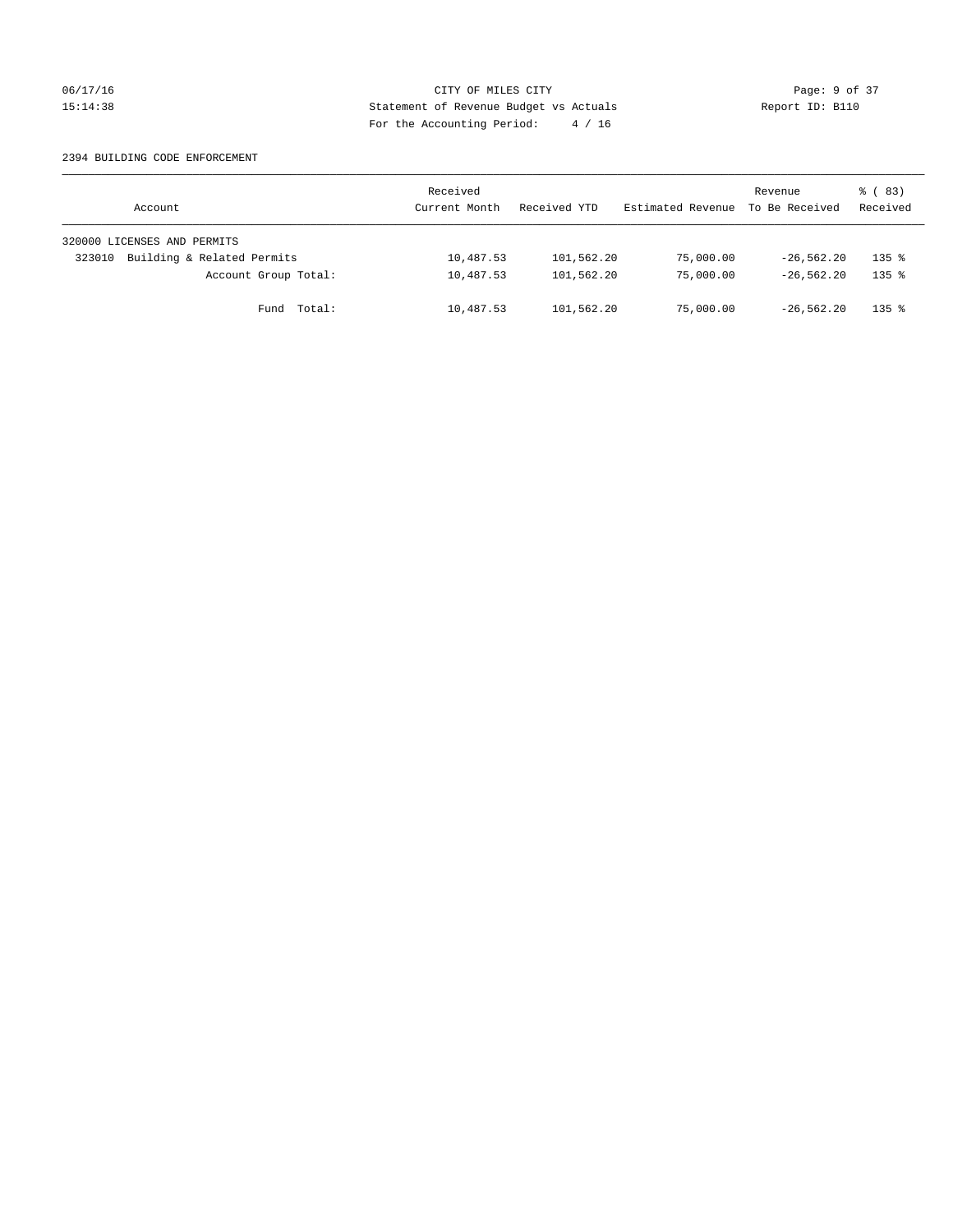## 06/17/16 Page: 10 of 37 15:14:38 Statement of Revenue Budget vs Actuals Report ID: B110 For the Accounting Period: 4 / 16

2400 LTG M D#165-(Gen City)

|        | Account                                  | Received<br>Current Month | Received YTD | Estimated Revenue | Revenue<br>To Be Received | % (83)<br>Received |
|--------|------------------------------------------|---------------------------|--------------|-------------------|---------------------------|--------------------|
|        | 360000 MISCELLANEOUS REVENUE             |                           |              |                   |                           |                    |
| 363010 | Maintenance Assessments                  | 2,970.88                  | 108,576.83   | 168,599.00        | 60,022.17                 | 64 %               |
| 363040 | Penalty & Interest on Deling Assessments | 76.93                     | 491.53       | 500.00            | 8.47                      | 98 %               |
|        | Account Group Total:                     | 3,047.81                  | 109,068.36   | 169,099.00        | 60,030.64                 | 64 %               |
|        | 370000 INVESTMENT EARNINGS               |                           |              |                   |                           |                    |
| 371010 | Investment Earnings                      | 100.34                    | 100.34       | 100.00            | $-0.34$                   | $100*$             |
|        | Account Group Total:                     | 100.34                    | 100.34       | 100.00            | $-0.34$                   | $100$ %            |
|        | Fund Total:                              | 3, 148, 15                | 109,168.70   | 169,199.00        | 60,030.30                 | 65 %               |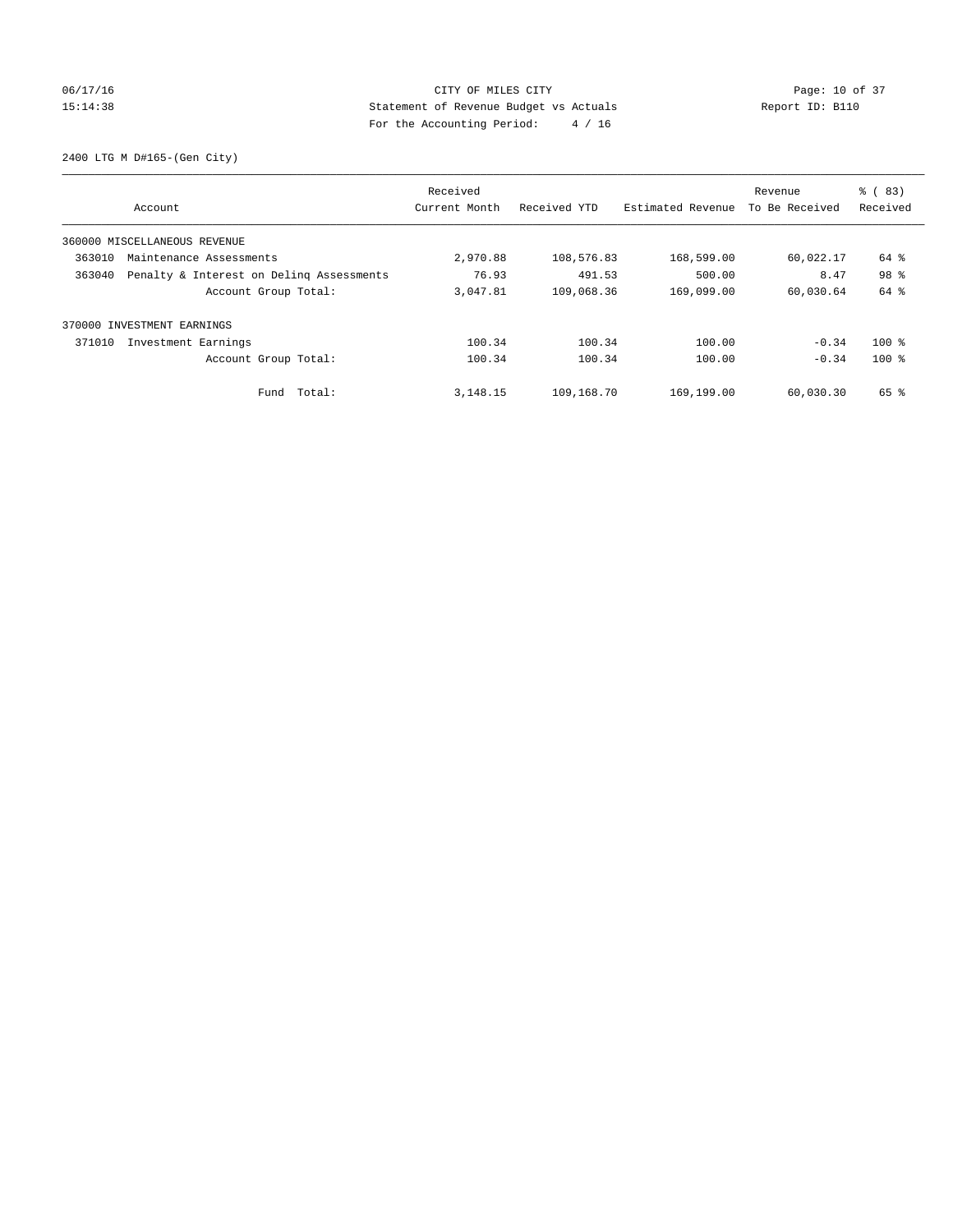## 06/17/16 Page: 11 of 37 15:14:38 Statement of Revenue Budget vs Actuals Report ID: B110 For the Accounting Period: 4 / 16

2420 LTG M D#167-(MilesAddn Etc)

|                                                    |                      | Received      |              |                   | Revenue        | % (83)              |
|----------------------------------------------------|----------------------|---------------|--------------|-------------------|----------------|---------------------|
| Account                                            |                      | Current Month | Received YTD | Estimated Revenue | To Be Received | Received            |
| 360000 MISCELLANEOUS REVENUE                       |                      |               |              |                   |                |                     |
| 363010<br>Maintenance Assessments                  |                      | 546.87        | 19,182.18    | 31,557.00         | 12,374.82      | 61 %                |
| Penalty & Interest on Deling Assessments<br>363040 |                      | 4.71          | 93.16        | 100.00            | 6.84           | 93 <sup>8</sup>     |
|                                                    | Account Group Total: | 551.58        | 19,275.34    | 31,657.00         | 12,381.66      | $61$ %              |
| INVESTMENT EARNINGS<br>370000                      |                      |               |              |                   |                |                     |
| 371010<br>Investment Earnings                      |                      | 22.90         | 22.90        | 0.00              | $-22.90$       | $***$ $\frac{6}{3}$ |
|                                                    | Account Group Total: | 22.90         | 22.90        | 0.00              | $-22.90$       | $***$ $\approx$     |
|                                                    | Fund Total:          | 574.48        | 19,298.24    | 31,657.00         | 12,358.76      | 61 %                |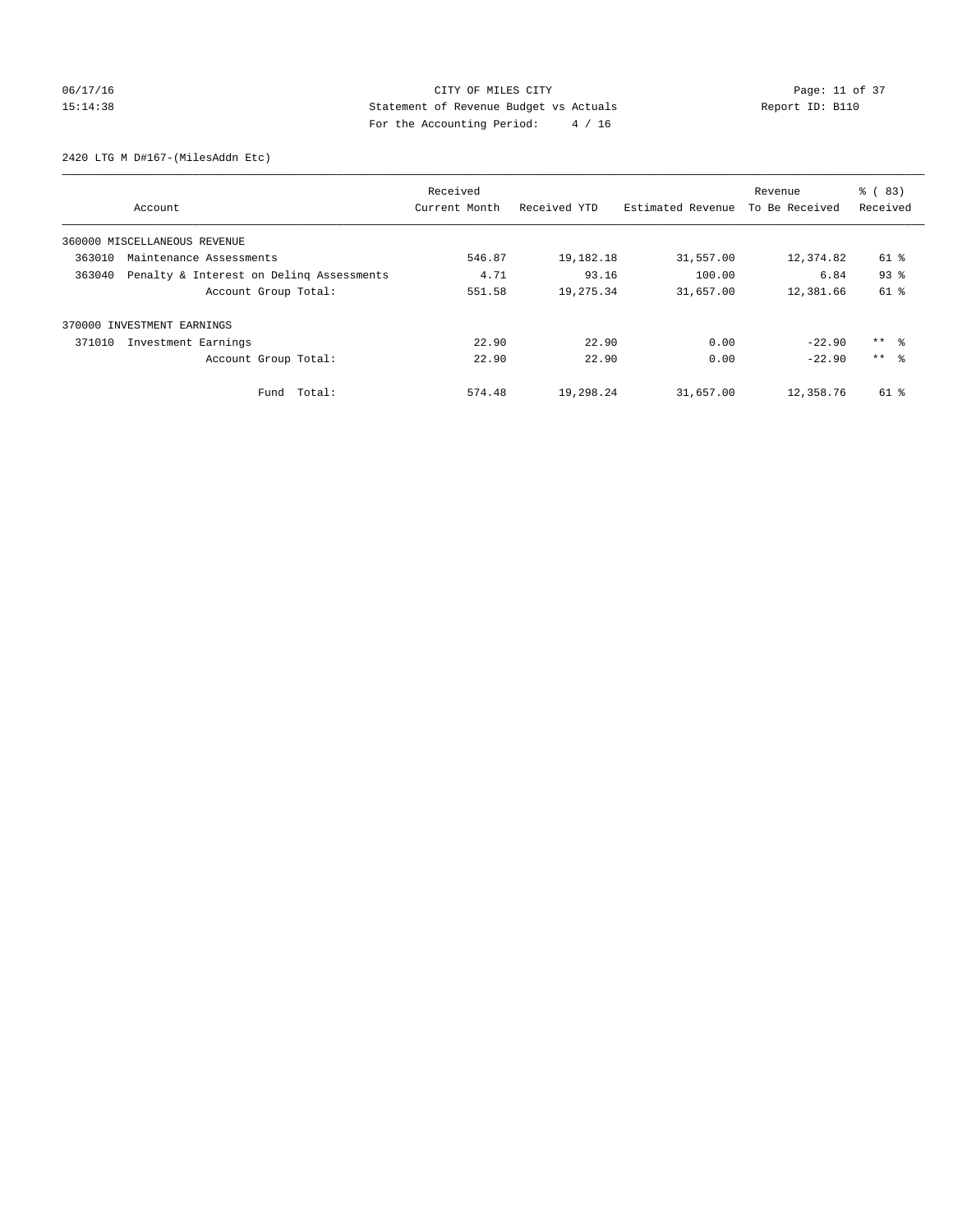## 06/17/16 Page: 12 of 37 15:14:38 Statement of Revenue Budget vs Actuals Report ID: B110 For the Accounting Period: 4 / 16

2430 LTG M D#171-(Balsam Est)

|                                                    | Received      |              |                   | Revenue        | $\frac{6}{6}$ (83) |
|----------------------------------------------------|---------------|--------------|-------------------|----------------|--------------------|
| Account                                            | Current Month | Received YTD | Estimated Revenue | To Be Received | Received           |
| 360000 MISCELLANEOUS REVENUE                       |               |              |                   |                |                    |
| 363010<br>Maintenance Assessments                  | 101.07        | 2,474.93     | 4,267.00          | 1,792.07       | 58 %               |
| 363040<br>Penalty & Interest on Deling Assessments | 0.87          | 2.97         | 0.00              | $-2.97$        | $***$ $\approx$    |
| Account Group Total:                               | 101.94        | 2,477.90     | 4,267.00          | 1,789.10       | 58 %               |
| 370000 INVESTMENT EARNINGS                         |               |              |                   |                |                    |
| Investment Earnings<br>371010                      | 3.02          | 3.02         | 0.00              | $-3.02$        | $***$ $ -$         |
| Account Group Total:                               | 3.02          | 3.02         | 0.00              | $-3.02$        | $***$ $\approx$    |
| Total:<br>Fund                                     | 104.96        | 2,480.92     | 4,267.00          | 1,786.08       | 58 %               |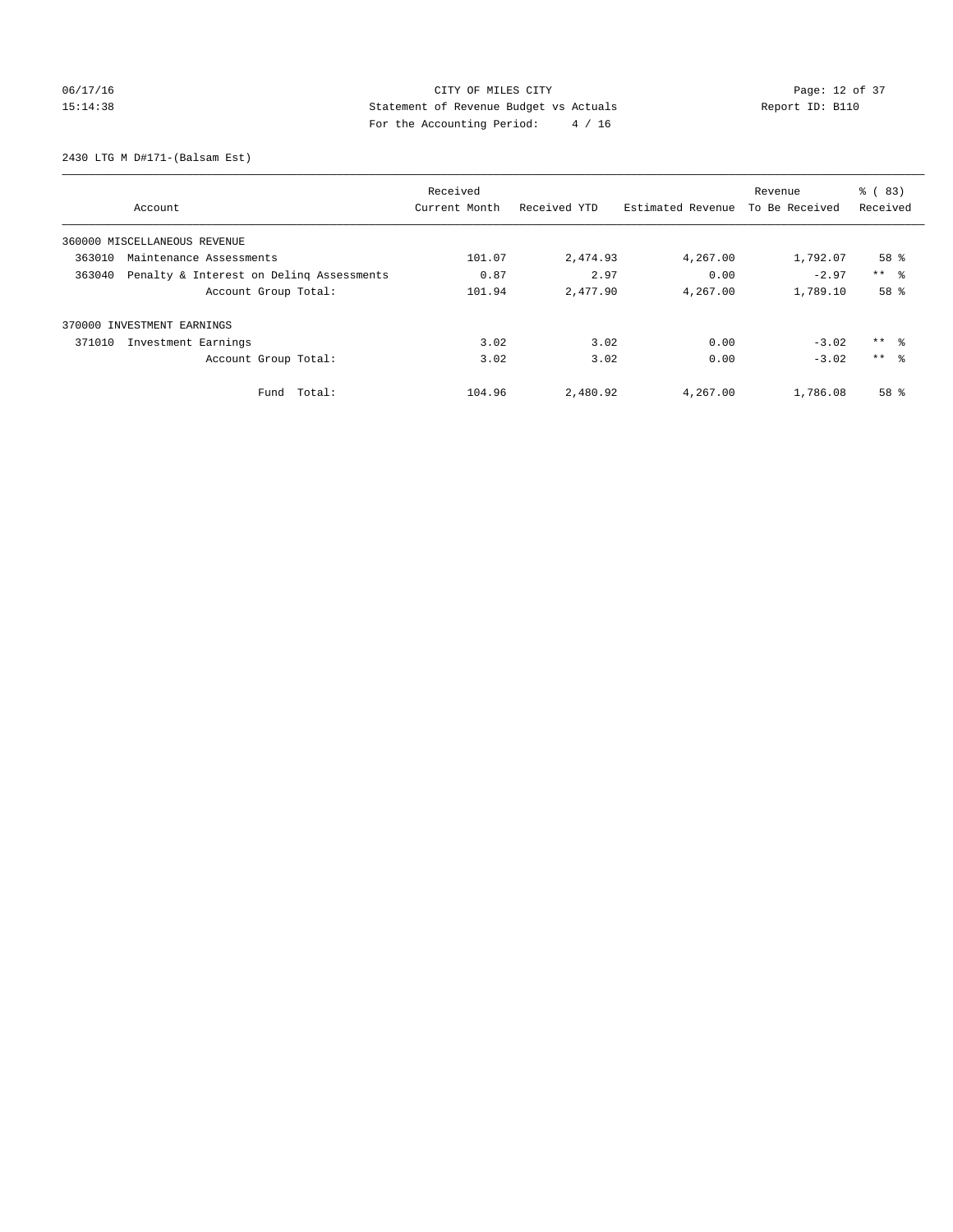## 06/17/16 Page: 13 of 37 15:14:38 Statement of Revenue Budget vs Actuals Report ID: B110 For the Accounting Period: 4 / 16

2440 LTG M D#172-(Main Str)

|                                                    | Received      |              |                   | Revenue        | % (83)          |
|----------------------------------------------------|---------------|--------------|-------------------|----------------|-----------------|
| Account                                            | Current Month | Received YTD | Estimated Revenue | To Be Received | Received        |
| 360000 MISCELLANEOUS REVENUE                       |               |              |                   |                |                 |
| 363010<br>Maintenance Assessments                  | 522.21        | 11,673.84    | 17,482.00         | 5,808.16       | 67 %            |
| Penalty & Interest on Deling Assessments<br>363040 | 4.50          | 44.74        | 100.00            | 55.26          | $45$ $%$        |
| Account Group Total:                               | 526.71        | 11,718.58    | 17,582.00         | 5,863.42       | 67 <sup>8</sup> |
| 370000 INVESTMENT EARNINGS                         |               |              |                   |                |                 |
| 371010<br>Investment Earnings                      | 15.74         | 15.74        | 50.00             | 34.26          | $31$ %          |
| Account Group Total:                               | 15.74         | 15.74        | 50.00             | 34.26          | $31$ $%$        |
| Total:<br>Fund                                     | 542.45        | 11,734.32    | 17,632.00         | 5,897.68       | 67 %            |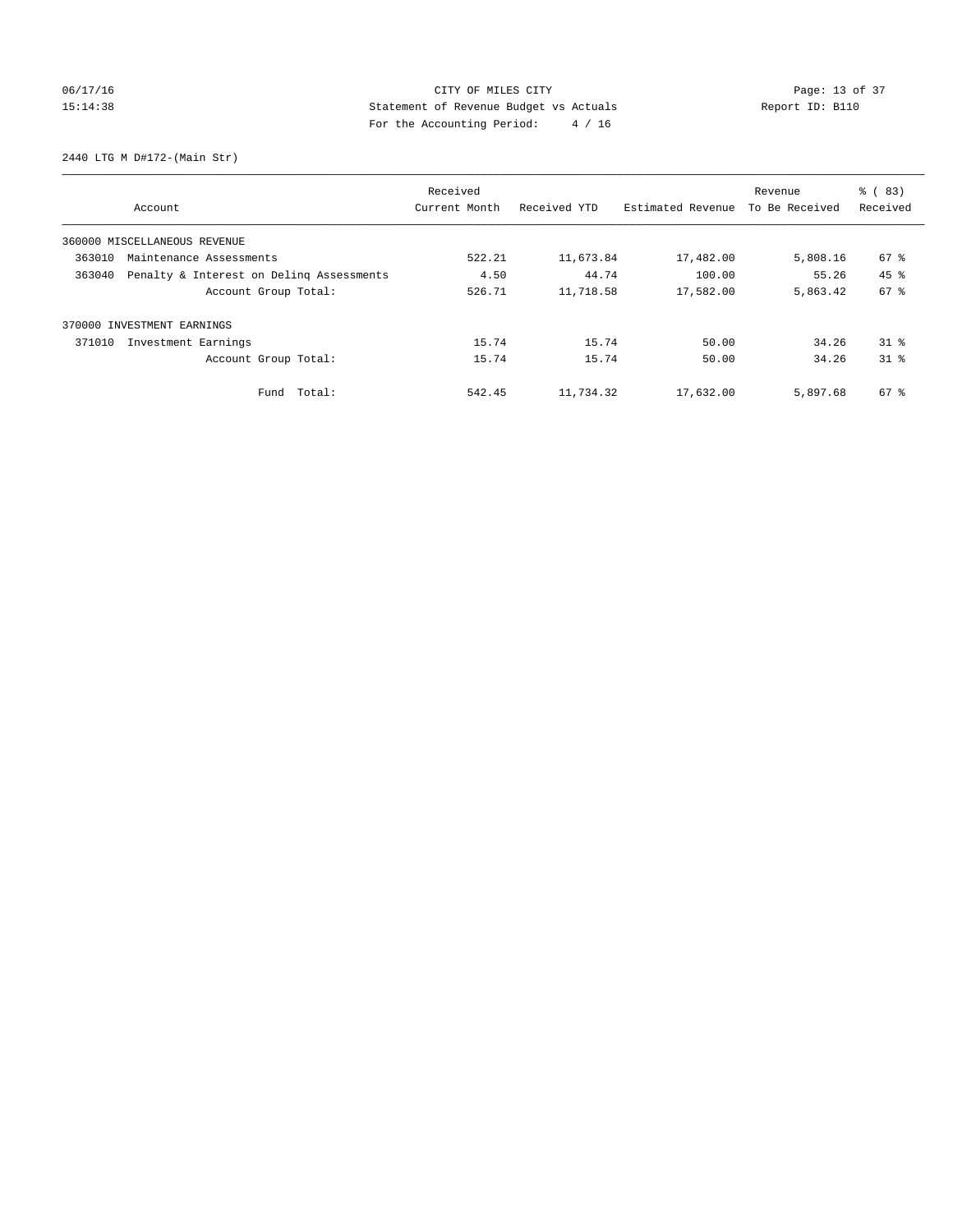## 06/17/16 Page: 14 of 37 15:14:38 Statement of Revenue Budget vs Actuals Report ID: B110 For the Accounting Period: 4 / 16

2450 LTG M D#195-(SG-Trico)

|        |                                          | Received      |              |                   | Revenue        | % (83)              |
|--------|------------------------------------------|---------------|--------------|-------------------|----------------|---------------------|
|        | Account                                  | Current Month | Received YTD | Estimated Revenue | To Be Received | Received            |
|        | 360000 MISCELLANEOUS REVENUE             |               |              |                   |                |                     |
| 363010 | Maintenance Assessments                  | 23.53         | 2,833.79     | 5,319.00          | 2,485.21       | $53$ $%$            |
| 363040 | Penalty & Interest on Deling Assessments | 0.20          | 3.97         | 0.00              | $-3.97$        | $***$ $ -$          |
|        | Account Group Total:                     | 23.73         | 2,837.76     | 5,319.00          | 2,481.24       | 53%                 |
|        | 370000 INVESTMENT EARNINGS               |               |              |                   |                |                     |
| 371010 | Investment Earnings                      | 5.98          | 5.98         | 0.00              | $-5.98$        | $***$ $\frac{6}{3}$ |
|        | Account Group Total:                     | 5.98          | 5.98         | 0.00              | $-5.98$        | $***$ $\approx$     |
|        | Fund Total:                              | 29.71         | 2,843.74     | 5,319.00          | 2,475.26       | $53$ $%$            |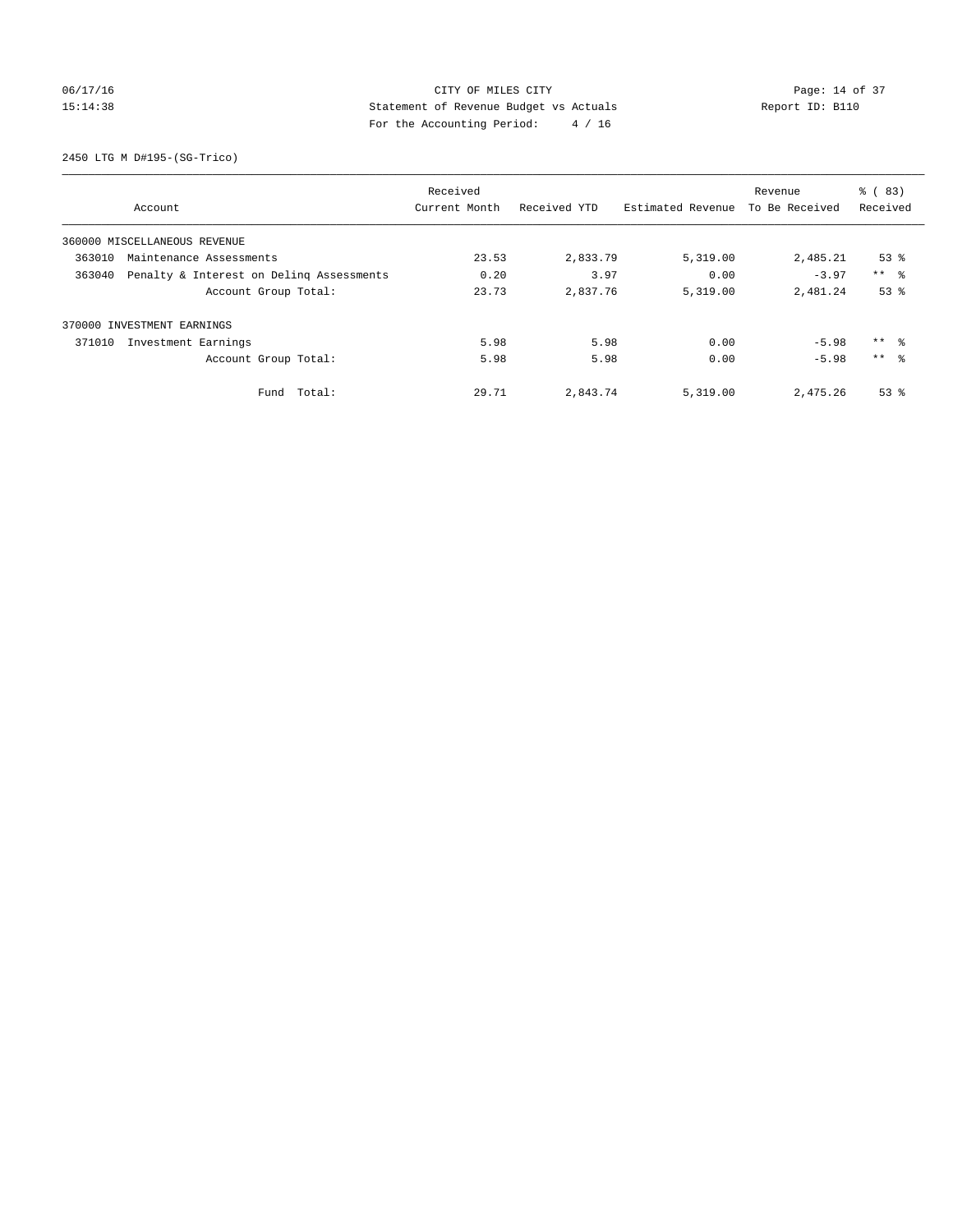## 06/17/16 Page: 15 of 37 15:14:38 Statement of Revenue Budget vs Actuals Report ID: B110 For the Accounting Period: 4 / 16

2470 LTG M D#202-(SG-MDU&NV)

|        |                                          | Received      |              |                   | Revenue        | % (83)          |
|--------|------------------------------------------|---------------|--------------|-------------------|----------------|-----------------|
|        | Account                                  | Current Month | Received YTD | Estimated Revenue | To Be Received | Received        |
|        | 360000 MISCELLANEOUS REVENUE             |               |              |                   |                |                 |
| 363010 | Maintenance Assessments                  | 292.77        | 4,734.45     | 7,614.00          | 2,879.55       | 62 %            |
| 363040 | Penalty & Interest on Deling Assessments | 9.08          | 33.46        | 10.00             | $-23.46$       | $335$ $%$       |
|        | Account Group Total:                     | 301.85        | 4,767.91     | 7,624.00          | 2,856.09       | 63 %            |
|        | 370000 INVESTMENT EARNINGS               |               |              |                   |                |                 |
| 371010 | Investment Earnings                      | 5.65          | 5.65         | 0.00              | $-5.65$        | $***$ $ -$      |
|        | Account Group Total:                     | 5.65          | 5.65         | 0.00              | $-5.65$        | $***$ $\approx$ |
|        | Fund Total:                              | 307.50        | 4,773.56     | 7,624.00          | 2,850.44       | 63 %            |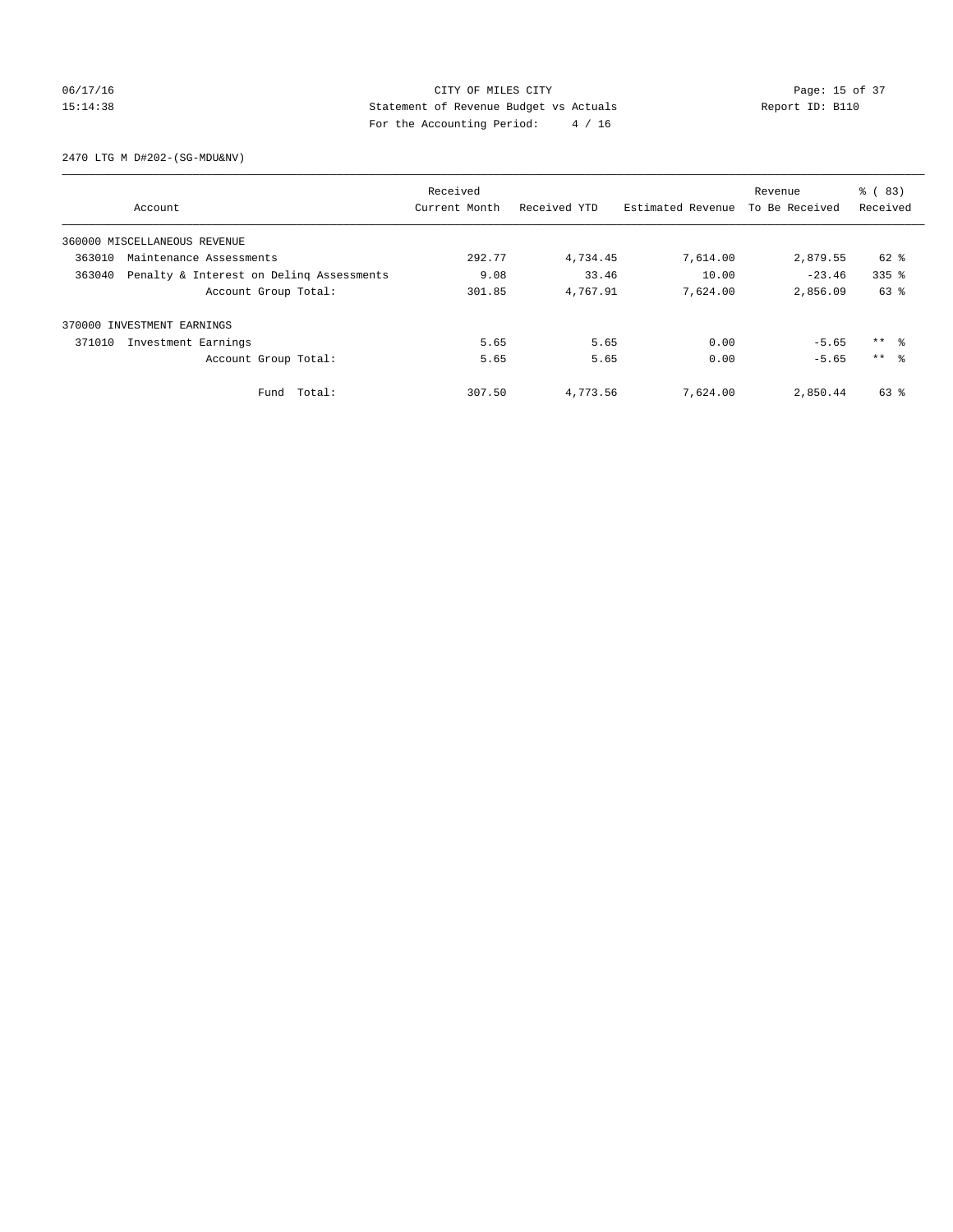## 06/17/16 Page: 16 of 37 15:14:38 Statement of Revenue Budget vs Actuals Report ID: B110 For the Accounting Period: 4 / 16

2480 LTG M M#173-(Milestown Estates)

|        |                                          | Received      |              |                   | Revenue        | % (83)              |
|--------|------------------------------------------|---------------|--------------|-------------------|----------------|---------------------|
|        | Account                                  | Current Month | Received YTD | Estimated Revenue | To Be Received | Received            |
|        | 360000 MISCELLANEOUS REVENUE             |               |              |                   |                |                     |
| 363010 | Maintenance Assessments                  | 17.71         | 1,461.84     | 1,701.00          | 239.16         | 86 %                |
| 363040 | Penalty & Interest on Deling Assessments | 0.15          | 6.22         | 0.00              | $-6.22$        | $***$ $ -$          |
|        | Account Group Total:                     | 17.86         | 1,468.06     | 1,701.00          | 232.94         | 86 %                |
|        | 370000 INVESTMENT EARNINGS               |               |              |                   |                |                     |
| 371010 | Investment Earnings                      | 4.28          | 4.28         | 0.00              | $-4.28$        | $***$ $\frac{6}{3}$ |
|        | Account Group Total:                     | 4.28          | 4.28         | 0.00              | $-4.28$        | $***$ $\approx$     |
|        | Fund Total:                              | 22.14         | 1,472.34     | 1,701.00          | 228.66         | $87*$               |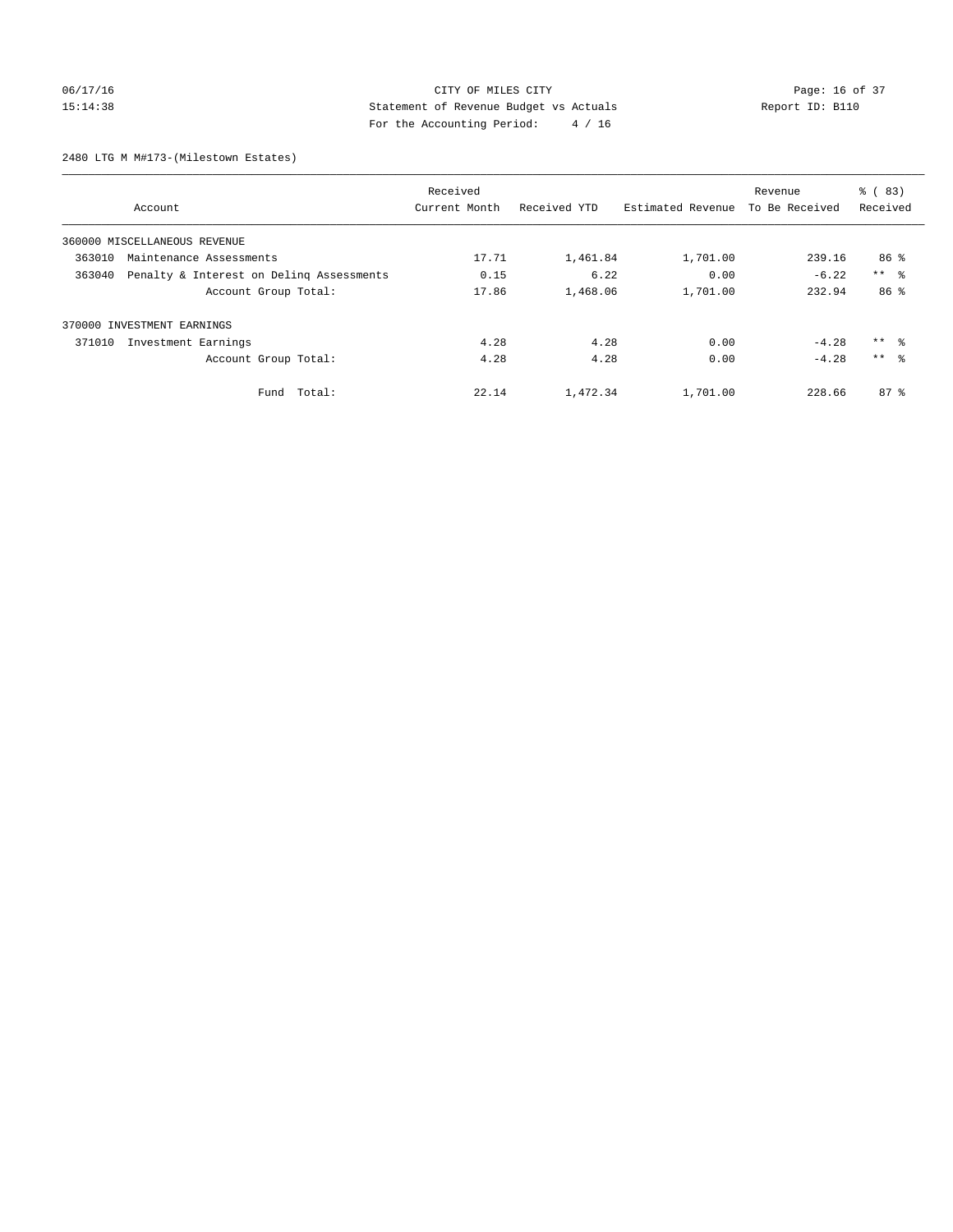## 06/17/16 Page: 17 of 37 15:14:38 Statement of Revenue Budget vs Actuals Report ID: B110 For the Accounting Period: 4 / 16

2510 STR MAINT DIST #204

|        |                                          | Received      |              |                   | Revenue        | % (83)         |
|--------|------------------------------------------|---------------|--------------|-------------------|----------------|----------------|
|        | Account                                  | Current Month | Received YTD | Estimated Revenue | To Be Received | Received       |
|        | 360000 MISCELLANEOUS REVENUE             |               |              |                   |                |                |
| 362020 | MISC REVENUE                             | 0.00          | 59,703.00    | 59,703.00         | 0.00           | 100 %          |
| 363010 | Maintenance Assessments                  | 15,954.99     | 635,866.16   | 1,020,036.00      | 384, 169.84    | 62 %           |
| 363040 | Penalty & Interest on Deling Assessments | 245.54        | 2,408.18     | 1,000.00          | $-1,408.18$    | 241 %          |
|        | Account Group Total:                     | 16,200.53     | 697, 977.34  | 1,080,739.00      | 382,761.66     | 65 %           |
| 370000 | INVESTMENT EARNINGS                      |               |              |                   |                |                |
| 371010 | Investment Earnings                      | 747.09        | 747.09       | 400.00            | $-347.09$      | 187 %          |
|        | Account Group Total:                     | 747.09        | 747.09       | 400.00            | $-347.09$      | 187 %          |
| 380000 | OTHER FINANCING SOURCES                  |               |              |                   |                |                |
| 383000 | Interfund Operating Transfer             | 0.00          | 0.00         | 90,327.00         | 90,327.00      | 0 <sup>8</sup> |
|        | Account Group Total:                     | 0.00          | 0.00         | 90,327.00         | 90,327.00      | 0 <sup>8</sup> |
|        | Total:<br>Fund                           | 16,947.62     | 698,724.43   | 1,171,466.00      | 472,741.57     | 60 %           |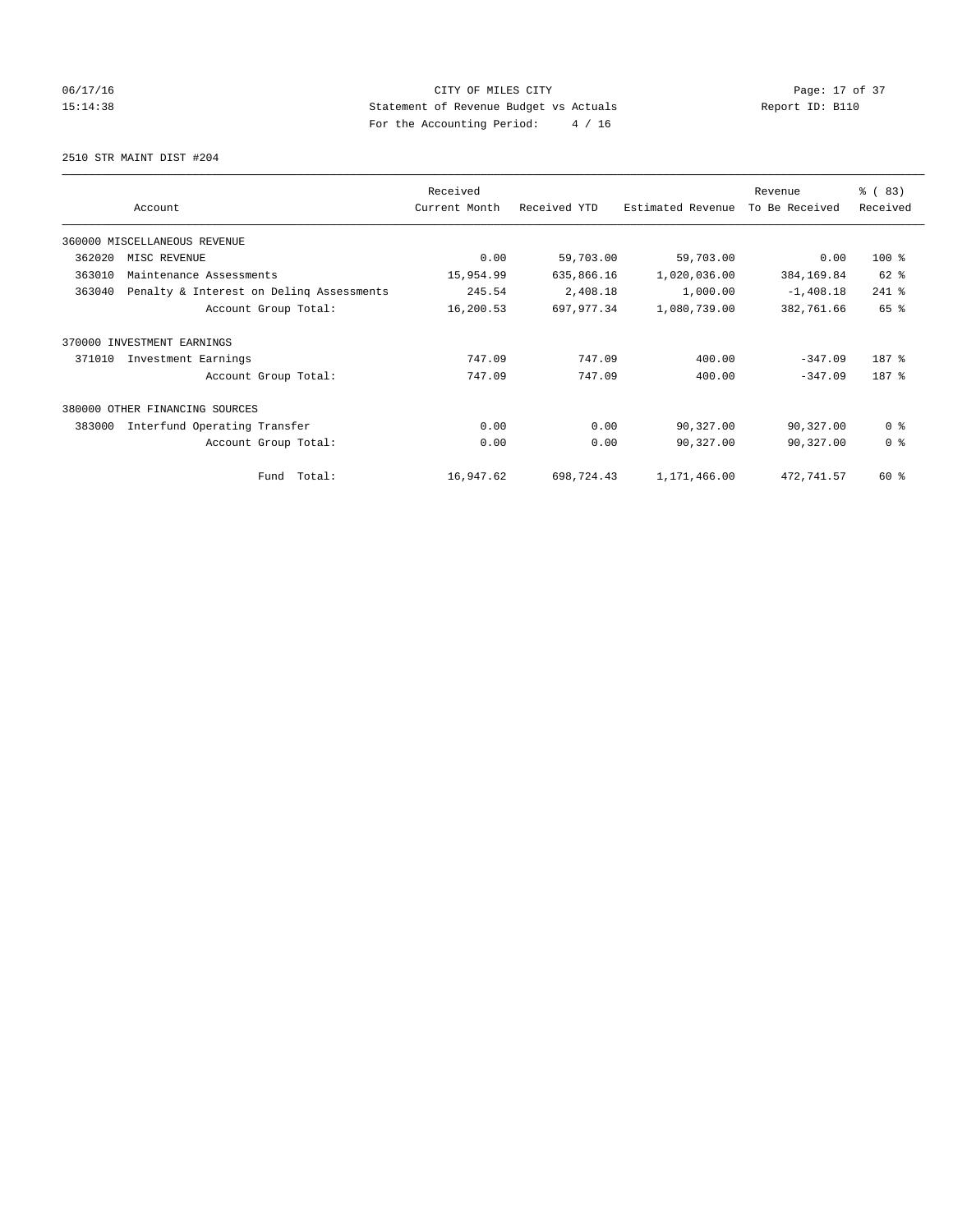## 06/17/16 Page: 18 of 37 15:14:38 Statement of Revenue Budget vs Actuals Report ID: B110 For the Accounting Period: 4 / 16

2520 STR MAINT DIST #205

|        |                                          | Received      |              |                   | Revenue        | % (83)           |
|--------|------------------------------------------|---------------|--------------|-------------------|----------------|------------------|
|        | Account                                  | Current Month | Received YTD | Estimated Revenue | To Be Received | Received         |
|        | 330000 INTERGOVERNMENTAL REVENUES        |               |              |                   |                |                  |
| 334001 | CTEP-SRTS- Safe route to school          | 0.00          | 263,796.67   | 315,010.00        | 51, 213.33     | 84%              |
|        | Account Group Total:                     | 0.00          | 263,796.67   | 315,010.00        | 51, 213.33     | 84 %             |
|        | 360000 MISCELLANEOUS REVENUE             |               |              |                   |                |                  |
| 363010 | Maintenance Assessments                  | 5,617.89      | 161,738.40   | 242,476.00        | 80,737.60      | 67 %             |
| 363040 | Penalty & Interest on Deling Assessments | 208.73        | 901.71       | 1,000.00          | 98.29          | 90%              |
|        | Account Group Total:                     | 5,826.62      | 162,640.11   | 243, 476.00       | 80,835.89      | 67 <sup>8</sup>  |
|        | 370000 INVESTMENT EARNINGS               |               |              |                   |                |                  |
| 371010 | Investment Earnings                      | 539.63        | 539.63       | 400.00            | $-139.63$      | 135 <sub>8</sub> |
|        | Account Group Total:                     | 539.63        | 539.63       | 400.00            | $-139.63$      | 135 <sub>8</sub> |
|        | 380000 OTHER FINANCING SOURCES           |               |              |                   |                |                  |
| 383000 | Interfund Operating Transfer             | 0.00          | 0.00         | 90,327.00         | 90,327.00      | 0 <sup>8</sup>   |
|        | Account Group Total:                     | 0.00          | 0.00         | 90,327.00         | 90,327.00      | 0 <sup>8</sup>   |
|        | Fund Total:                              | 6,366.25      | 426,976.41   | 649,213.00        | 222, 236.59    | 66 %             |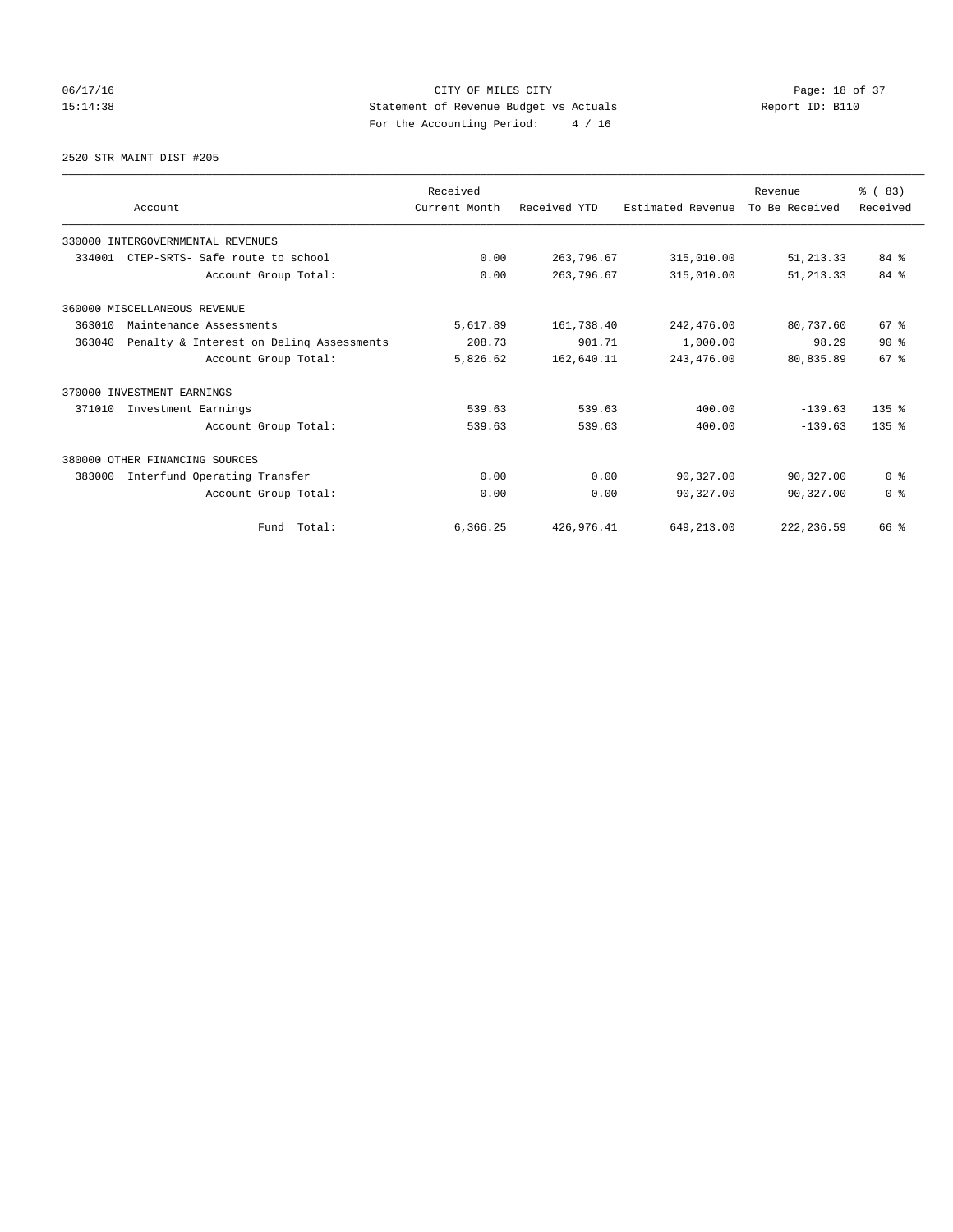## 06/17/16 Page: 19 of 37 15:14:38 Statement of Revenue Budget vs Actuals Report ID: B110 For the Accounting Period: 4 / 16

#### 2540 STR MAINT DIST#207-(MILESTOWN ESTATES)

|        |                                          | Received      |              |                   | Revenue        | $\frac{6}{6}$ (83) |
|--------|------------------------------------------|---------------|--------------|-------------------|----------------|--------------------|
|        | Account                                  | Current Month | Received YTD | Estimated Revenue | To Be Received | Received           |
|        | 360000 MISCELLANEOUS REVENUE             |               |              |                   |                |                    |
| 363010 | Maintenance Assessments                  | 63.57         | 5,289.36     | 6,464.00          | 1,174.64       | $82*$              |
| 363040 | Penalty & Interest on Deling Assessments | 0.56          | 16.19        | 0.00              | $-16.19$       | $***$ $\approx$    |
|        | Account Group Total:                     | 64.13         | 5,305.55     | 6.464.00          | 1,158.45       | $82*$              |
| 370000 | INVESTMENT EARNINGS                      |               |              |                   |                |                    |
| 371010 | Investment Earnings                      | 7.47          | 7.47         | 0.00              | $-7.47$        | ** 왕               |
|        | Account Group Total:                     | 7.47          | 7.47         | 0.00              | $-7.47$        | $***$ $\approx$    |
|        | Fund Total:                              | 71.60         | 5, 313.02    | 6,464.00          | 1,150.98       | $82*$              |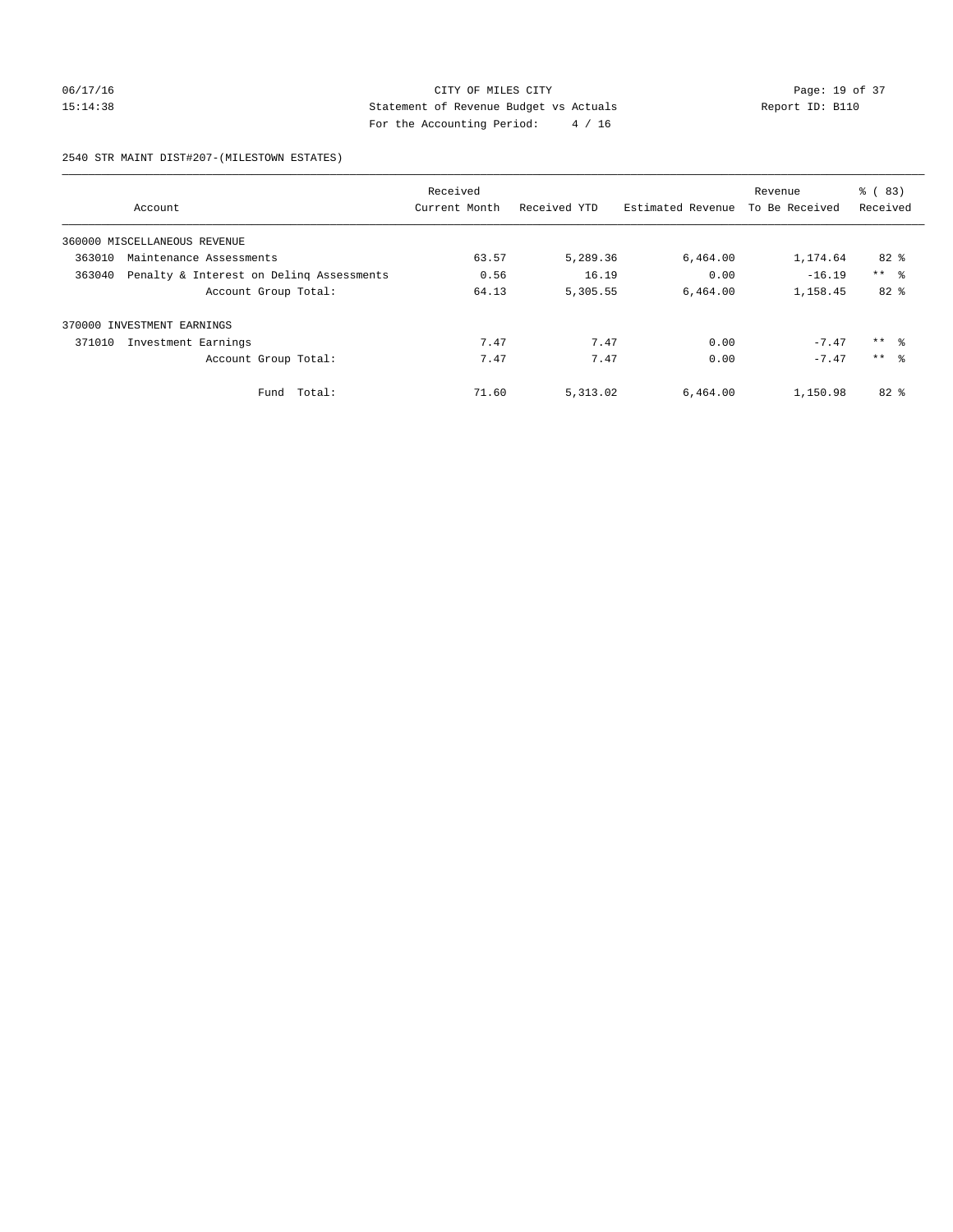## 06/17/16 Page: 20 of 37 15:14:38 Statement of Revenue Budget vs Actuals Report ID: B110 For the Accounting Period: 4 / 16

#### 2701 Fire Grants

| Account                      | Received<br>Current Month | Received YTD | Estimated Revenue | Revenue<br>To Be Received | 8 (83)<br>Received |
|------------------------------|---------------------------|--------------|-------------------|---------------------------|--------------------|
| 360000 MISCELLANEOUS REVENUE |                           |              |                   |                           |                    |
| 365040<br>DONATIONS-FIRE/AMB | 0.00                      | 0.00         | 1,000.00          | 1,000.00                  | 0 %                |
| Account Group Total:         | 0.00                      | 0.00         | 1,000.00          | 1,000.00                  | 0 %                |
| Fund Total:                  | 0.00                      | 0.00         | 1,000.00          | 1,000.00                  | 0 %                |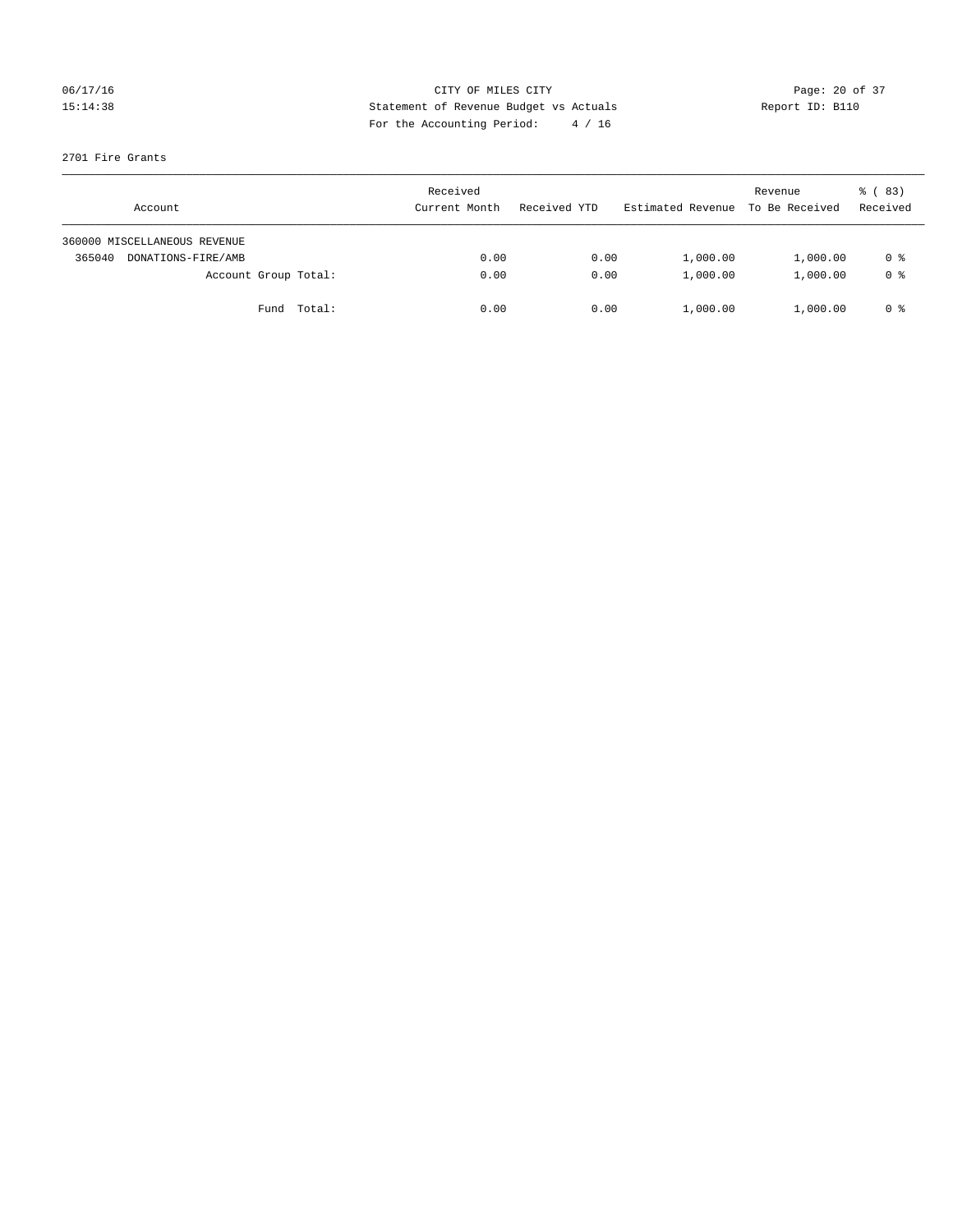## 06/17/16 Page: 21 of 37 15:14:38 Statement of Revenue Budget vs Actuals Report ID: B110 For the Accounting Period: 4 / 16

2820 GAS TAX

| Account                              | Received<br>Current Month | Received YTD | Estimated Revenue | Revenue<br>To Be Received | 8 (83)<br>Received |
|--------------------------------------|---------------------------|--------------|-------------------|---------------------------|--------------------|
| 330000 INTERGOVERNMENTAL REVENUES    |                           |              |                   |                           |                    |
| Gasoline Tax Apportionment<br>335040 | 15,054.52                 | 150,545.20   | 180,654.00        | 30,108.80                 | $83*$              |
| Account Group Total:                 | 15,054.52                 | 150,545.20   | 180,654.00        | 30,108.80                 | $83*$              |
| Total:<br>Fund                       | 15,054.52                 | 150,545.20   | 180,654.00        | 30,108.80                 | $83*$              |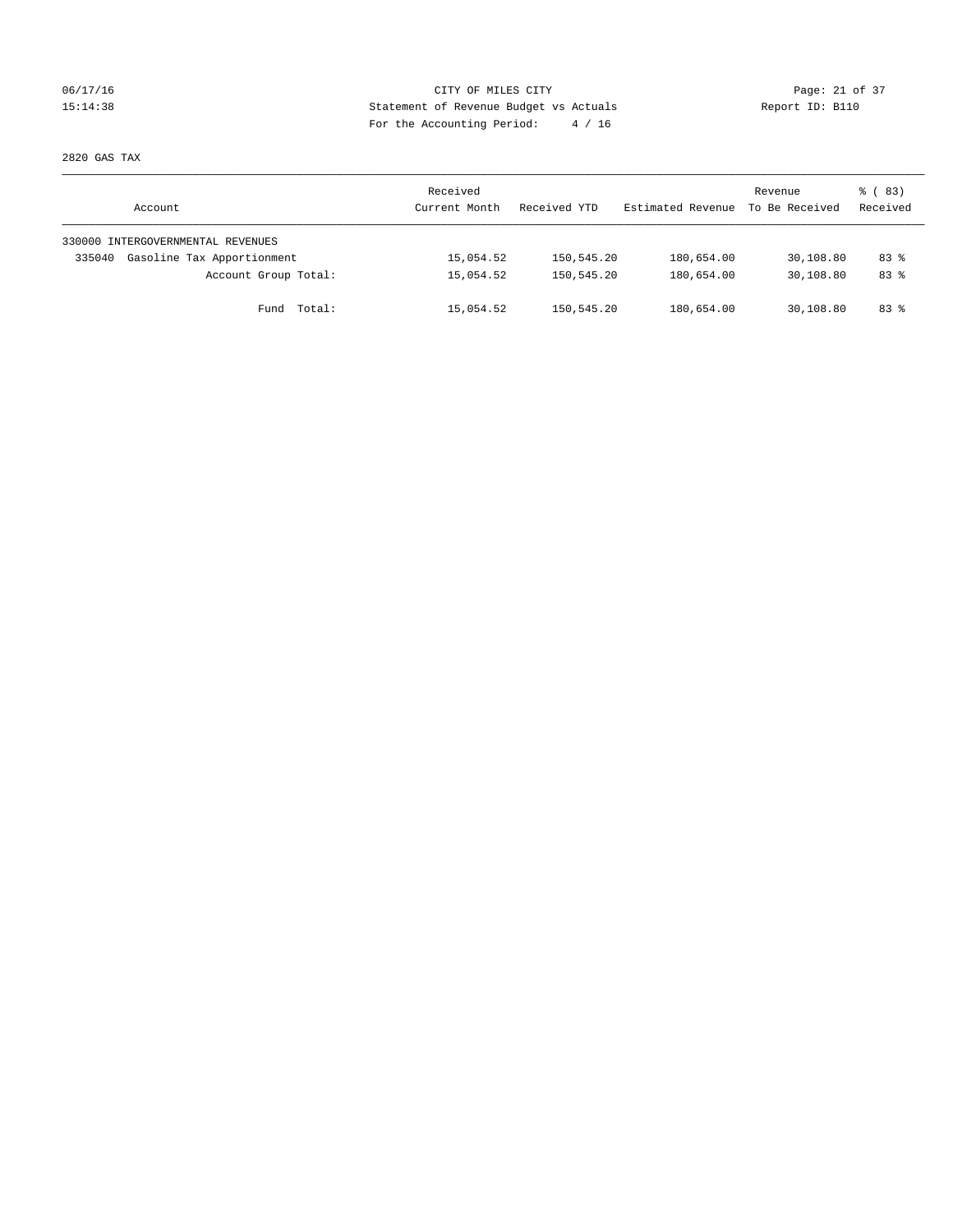## 06/17/16 Page: 22 of 37 15:14:38 Statement of Revenue Budget vs Actuals Report ID: B110 For the Accounting Period: 4 / 16

2850 911 EMERGENCY

|        | Account                           |        | Received<br>Current Month | Received YTD | Estimated Revenue | Revenue<br>To Be Received | % (83)<br>Received |
|--------|-----------------------------------|--------|---------------------------|--------------|-------------------|---------------------------|--------------------|
|        | 330000 INTERGOVERNMENTAL REVENUES |        |                           |              |                   |                           |                    |
| 335080 | Basic 911 Funds                   |        | 0.00                      | 48,026.87    | 63,000.00         | 14,973.13                 | 76 %               |
| 335081 | Enhanced 911 Funds                |        | 0.00                      | 48,026.87    | 63,000.00         | 14,973.13                 | 76 %               |
| 335082 | 911 - WIRELESS FUNDS              |        | 0.00                      | 80,011.57    | 75,000.00         | $-5,011.57$               | $107$ %            |
|        | Account Group Total:              |        | 0.00                      | 176,065.31   | 201,000.00        | 24,934.69                 | 88 %               |
|        | 370000 INVESTMENT EARNINGS        |        |                           |              |                   |                           |                    |
| 371010 | Investment Earnings               |        | 319.76                    | 319.76       | 200.00            | $-119.76$                 | $160*$             |
|        | Account Group Total:              |        | 319.76                    | 319.76       | 200.00            | $-119.76$                 | $160*$             |
|        | Fund                              | Total: | 319.76                    | 176,385.07   | 201,200.00        | 24,814.93                 | 88 %               |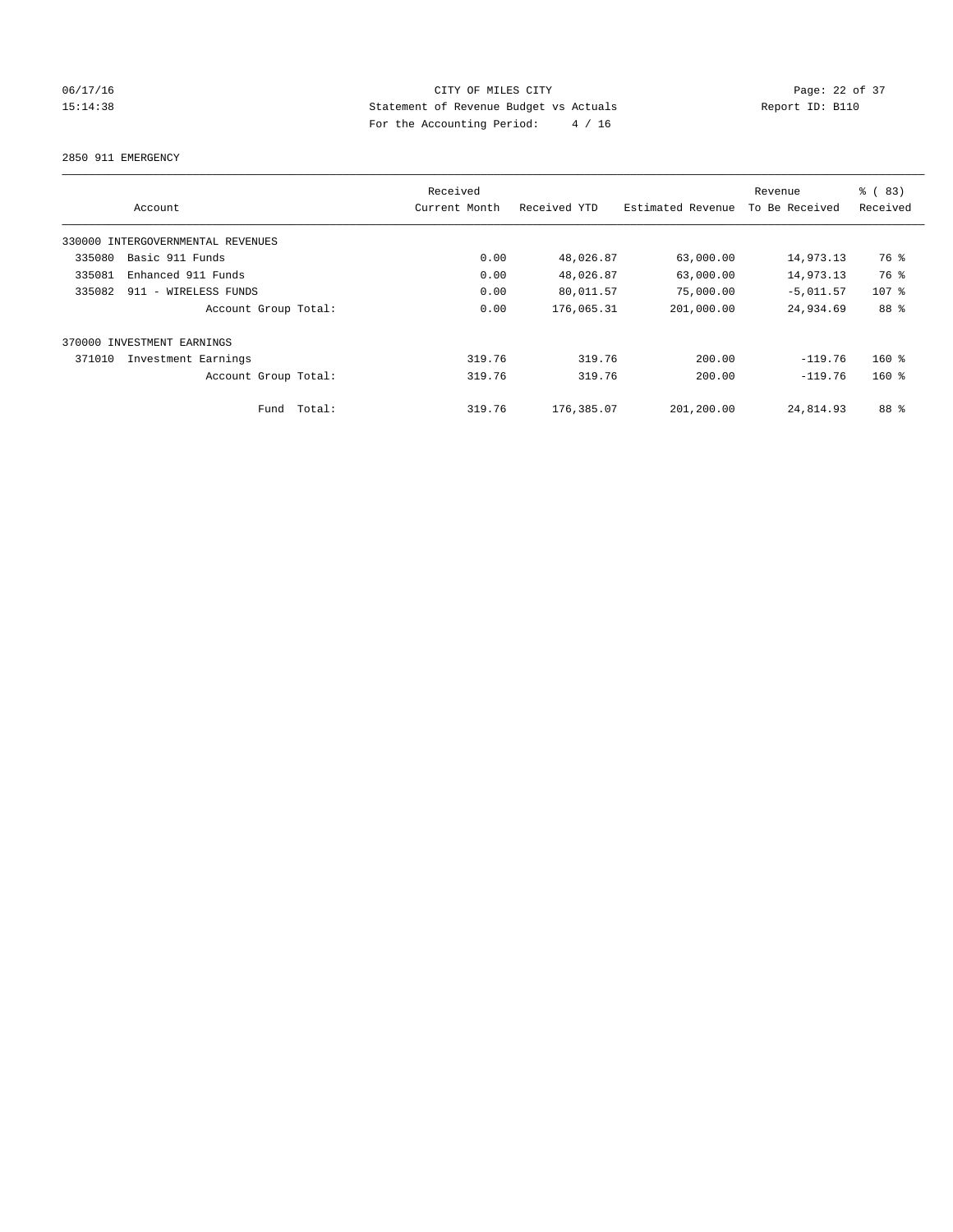## 06/17/16 Page: 23 of 37 15:14:38 Statement of Revenue Budget vs Actuals Report ID: B110 For the Accounting Period: 4 / 16

2880 LIBRARY GRANTS

|        | Account                           | Received<br>Current Month | Received YTD | Estimated Revenue | Revenue<br>To Be Received | % (83)<br>Received |
|--------|-----------------------------------|---------------------------|--------------|-------------------|---------------------------|--------------------|
|        | 330000 INTERGOVERNMENTAL REVENUES |                           |              |                   |                           |                    |
| 334100 | Library - State Aid               | 0.00                      | 5,398.69     | 5,399.00          | 0.31                      | $100*$             |
| 334101 | HB#193-Interlibrary Loan Reimb    | 0.00                      | 0.00         | 5,000.00          | 5,000.00                  | 0 <sup>8</sup>     |
| 334105 | Sagebrush Fed/Coal Sev Tax        | 0.00                      | 4,792.80     | 4,793.00          | 0.20                      | $100*$             |
|        | Account Group Total:              | 0.00                      | 10,191.49    | 15,192.00         | 5,000.51                  | 67 %               |
|        | Fund Total:                       | 0.00                      | 10,191.49    | 15,192.00         | 5,000.51                  | $67*$              |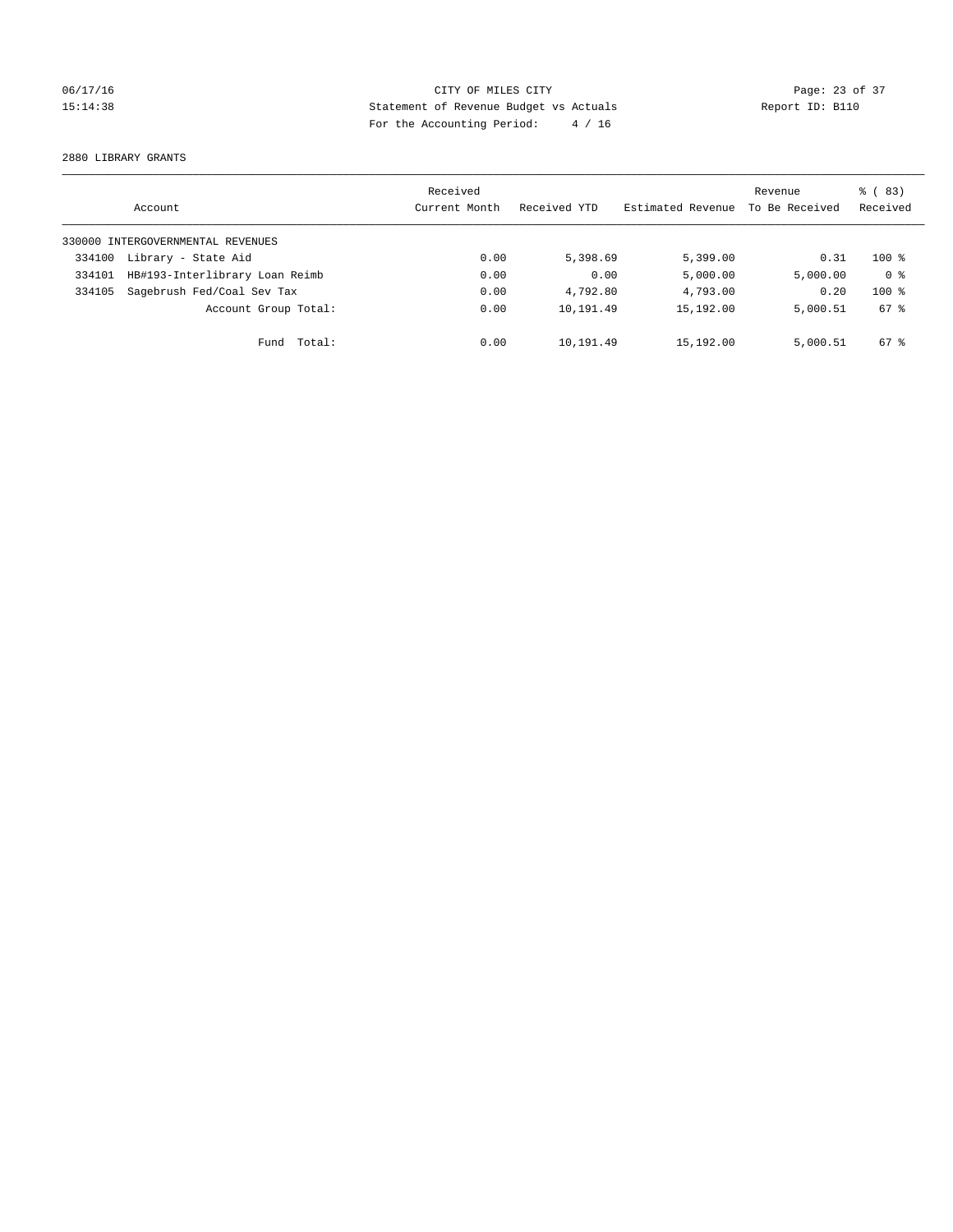## 06/17/16 Page: 24 of 37 15:14:38 Statement of Revenue Budget vs Actuals Report ID: B110 For the Accounting Period: 4 / 16

2935 Historic Preservation

| Account                                | Received<br>Current Month | Received YTD | Estimated Revenue | Revenue<br>To Be Received | % (83)<br>Received |
|----------------------------------------|---------------------------|--------------|-------------------|---------------------------|--------------------|
| 330000 INTERGOVERNMENTAL REVENUES      |                           |              |                   |                           |                    |
| 334000<br>State Grants                 | 0.00                      | 2,750.00     | 5,500.00          | 2,750.00                  | 50%                |
| Account Group Total:                   | 0.00                      | 2,750.00     | 5,500.00          | 2,750.00                  | $50*$              |
| 340000 Charges for Services            |                           |              |                   |                           |                    |
| 346080<br>Preservation Service Fees    | 0.00                      | 0.00         | 1,200.00          | 1,200.00                  | 0 <sup>8</sup>     |
| Account Group Total:                   | 0.00                      | 0.00         | 1,200.00          | 1,200.00                  | 0 <sup>8</sup>     |
| 360000 MISCELLANEOUS REVENUE           |                           |              |                   |                           |                    |
| Contributions and Donations<br>365000  | 0.00                      | 1,100.00     | 1,000.00          | $-100.00$                 | $110*$             |
| Account Group Total:                   | 0.00                      | 1,100.00     | 1,000.00          | $-100.00$                 | $110*$             |
| 380000 OTHER FINANCING SOURCES         |                           |              |                   |                           |                    |
| Interfund Operating Transfer<br>383000 | 0.00                      | 3,457.00     | 52,863.00         | 49,406.00                 | 7 %                |
| Account Group Total:                   | 0.00                      | 3,457.00     | 52,863.00         | 49,406.00                 | 7 %                |
| Fund Total:                            | 0.00                      | 7.307.00     | 60,563.00         | 53,256.00                 | $12*$              |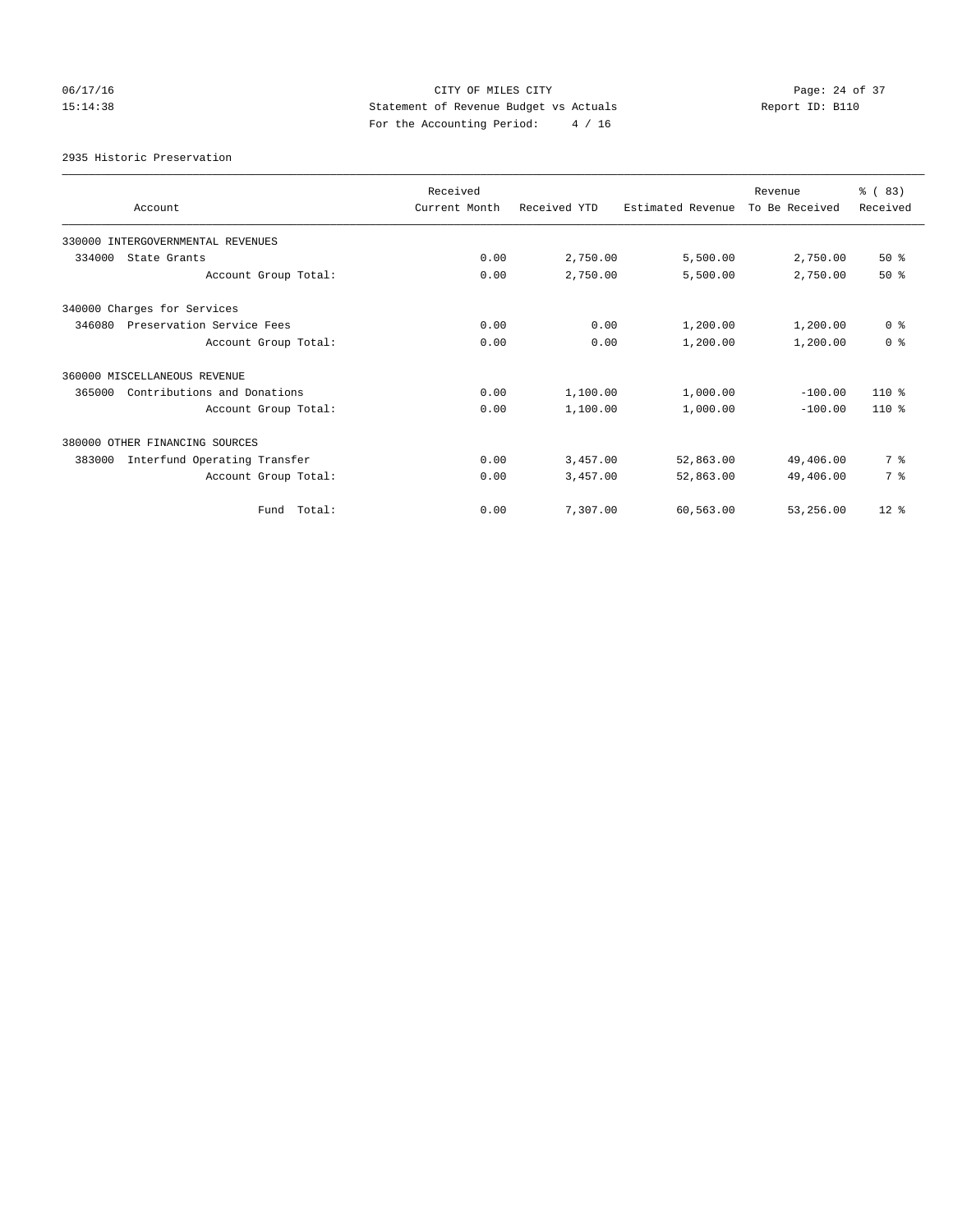## 06/17/16 Page: 25 of 37 15:14:38 Statement of Revenue Budget vs Actuals Report ID: B110 For the Accounting Period: 4 / 16

2985 RETIRED SENIOR VOLUNTEER PROG (RSVP)

| Account                           | Received<br>Current Month | Received YTD | Estimated Revenue | Revenue<br>To Be Received | % (83)<br>Received |
|-----------------------------------|---------------------------|--------------|-------------------|---------------------------|--------------------|
| 330000 INTERGOVERNMENTAL REVENUES |                           |              |                   |                           |                    |
| RSVP FEDERAL GRANTS<br>331165     | 0.00                      | 12,679.18    | 17,432.00         | 4,752.82                  | 73 %               |
| 331166<br>RSVP-Fallon/Custer      | 5,334.37                  | 45,008.09    | 55,325.00         | 10,316.91                 | 81 %               |
| Account Group Total:              | 5,334.37                  | 57,687.27    | 72,757.00         | 15,069.73                 | 79 %               |
| 360000 MISCELLANEOUS REVENUE      |                           |              |                   |                           |                    |
| 362020<br>MISC REVENUE            | 3,250.00                  | 12,744.68    | 15,300.00         | 2,555.32                  | 83%                |
| Account Group Total:              | 3,250.00                  | 12,744.68    | 15,300.00         | 2,555.32                  | 83 %               |
| 370000 INVESTMENT EARNINGS        |                           |              |                   |                           |                    |
| 371010<br>Investment Earnings     | 11.48                     | 11.48        | 0.00              | $-11.48$                  | $***$ $ -$         |
| Account Group Total:              | 11.48                     | 11.48        | 0.00              | $-11.48$                  | $***$ $ -$         |
| Total:<br>Fund                    | 8,595.85                  | 70,443.43    | 88,057.00         | 17,613.57                 | $80*$              |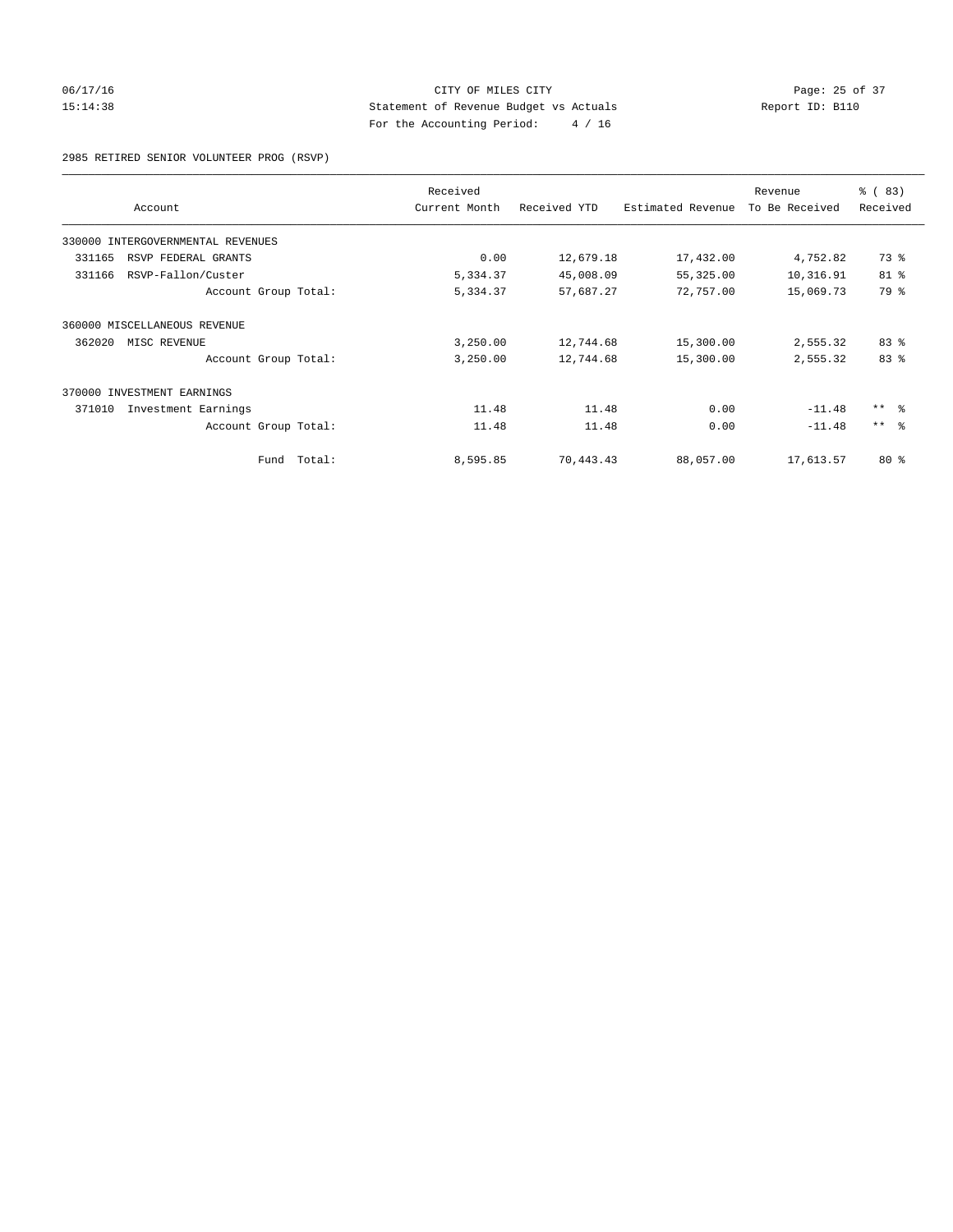## 06/17/16 Page: 26 of 37 15:14:38 Statement of Revenue Budget vs Actuals Report ID: B110 For the Accounting Period: 4 / 16

#### 3400 SID REVOLVING FUND

| Account                                | Received<br>Current Month | Received YTD | Estimated Revenue | Revenue<br>To Be Received | 8 (83)<br>Received |
|----------------------------------------|---------------------------|--------------|-------------------|---------------------------|--------------------|
| 380000 OTHER FINANCING SOURCES         |                           |              |                   |                           |                    |
| Interfund Operating Transfer<br>383000 | 0.00                      | 0.00         | 2,843.00          | 2,843.00                  | 0 %                |
| Account Group Total:                   | 0.00                      | 0.00         | 2,843.00          | 2,843.00                  | 0 <sup>8</sup>     |
| Fund Total:                            | 0.00                      | 0.00         | 2,843.00          | 2,843.00                  | 0 %                |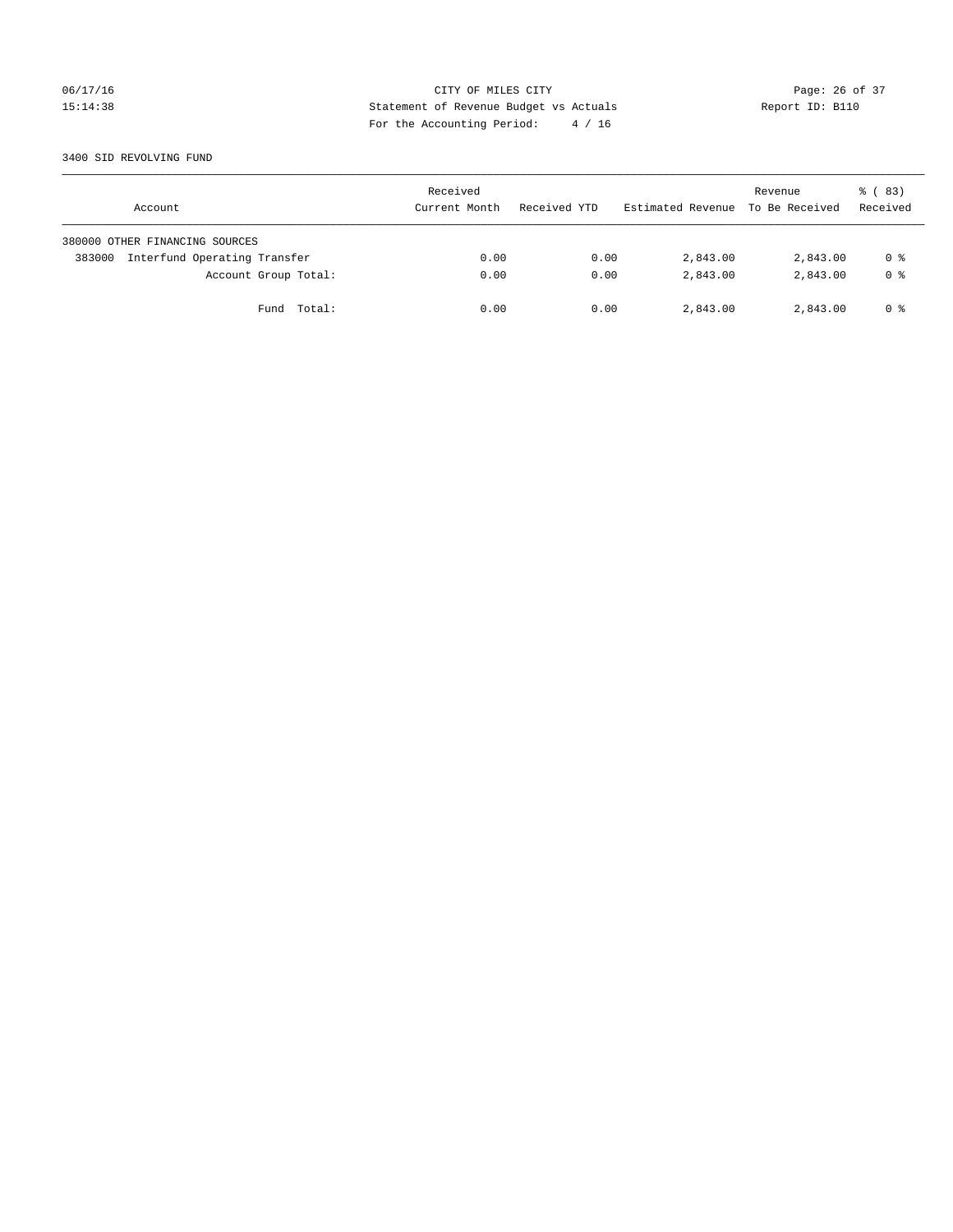## 06/17/16 Page: 27 of 37 15:14:38 Statement of Revenue Budget vs Actuals Report ID: B110 For the Accounting Period: 4 / 16

3670 SID 211

| Account                                           | Received<br>Current Month | Received YTD | Estimated Revenue | Revenue<br>To Be Received | 8 (83)<br>Received |
|---------------------------------------------------|---------------------------|--------------|-------------------|---------------------------|--------------------|
| 360000 MISCELLANEOUS REVENUE                      |                           |              |                   |                           |                    |
| Bond Principal and Interest Assessments<br>363020 | 0.00                      | 2,641.97     | 5,650.00          | 3,008.03                  | $47*$              |
| Account Group Total:                              | 0.00                      | 2,641.97     | 5,650.00          | 3,008.03                  | $47*$              |
| Fund Total:                                       | 0.00                      | 2,641.97     | 5,650.00          | 3,008.03                  | 47 %               |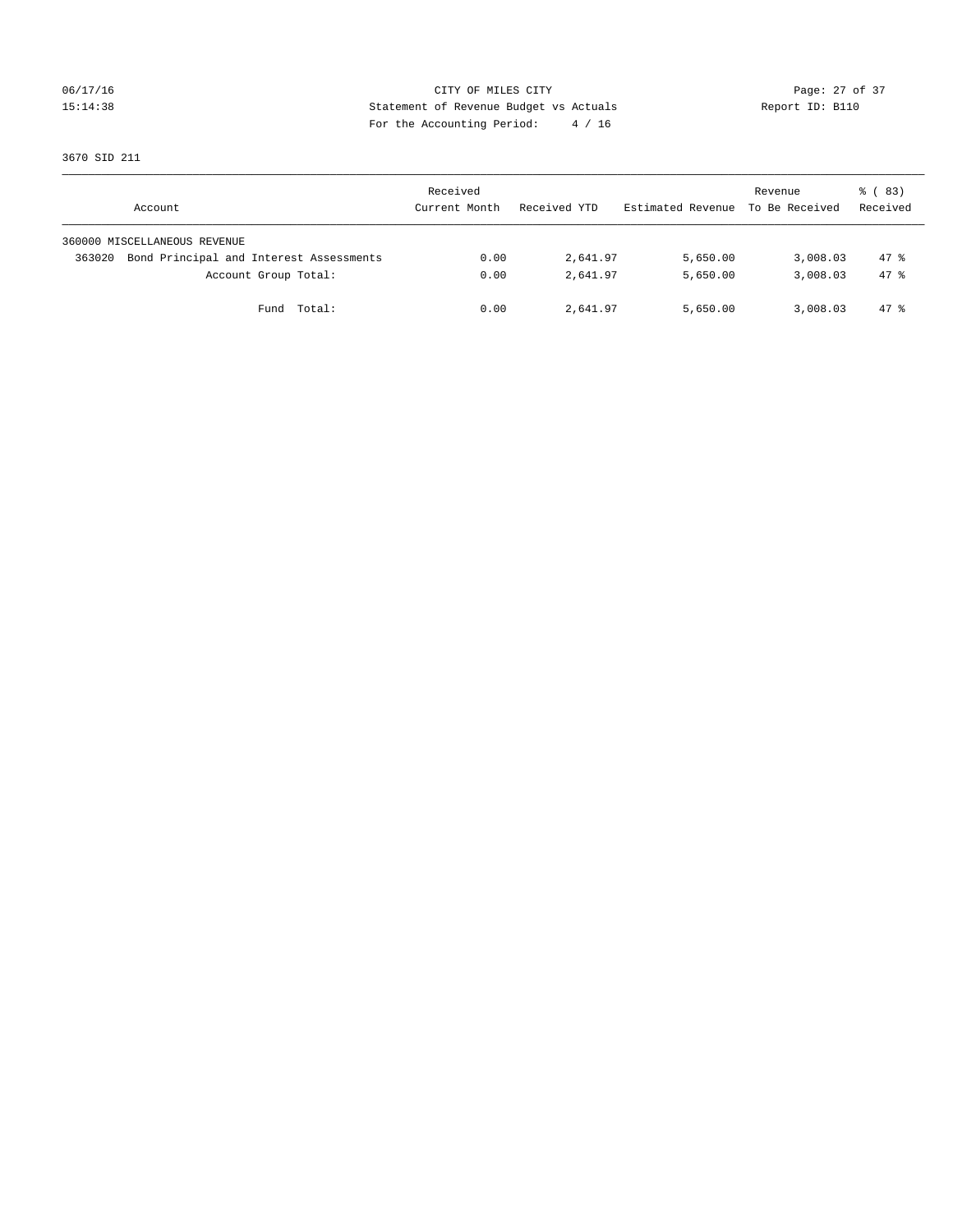## 06/17/16 Page: 28 of 37 15:14:38 Statement of Revenue Budget vs Actuals Report ID: B110 For the Accounting Period: 4 / 16

4000 General Fund Capitol Improvement Fund

| Account                       | Received<br>Current Month | Received YTD | Estimated Revenue To Be Received | Revenue   | % (83)<br>Received |
|-------------------------------|---------------------------|--------------|----------------------------------|-----------|--------------------|
| 370000 INVESTMENT EARNINGS    |                           |              |                                  |           |                    |
| Investment Earnings<br>371010 | 122.75                    | 122.75       | 0.00                             | $-122.75$ | $***$ %            |
| Account Group Total:          | 122.75                    | 122.75       | 0.00                             | $-122.75$ | $***$ %            |
| Fund Total:                   | 122.75                    | 122.75       | 0.00                             | $-122.75$ | $***$ %            |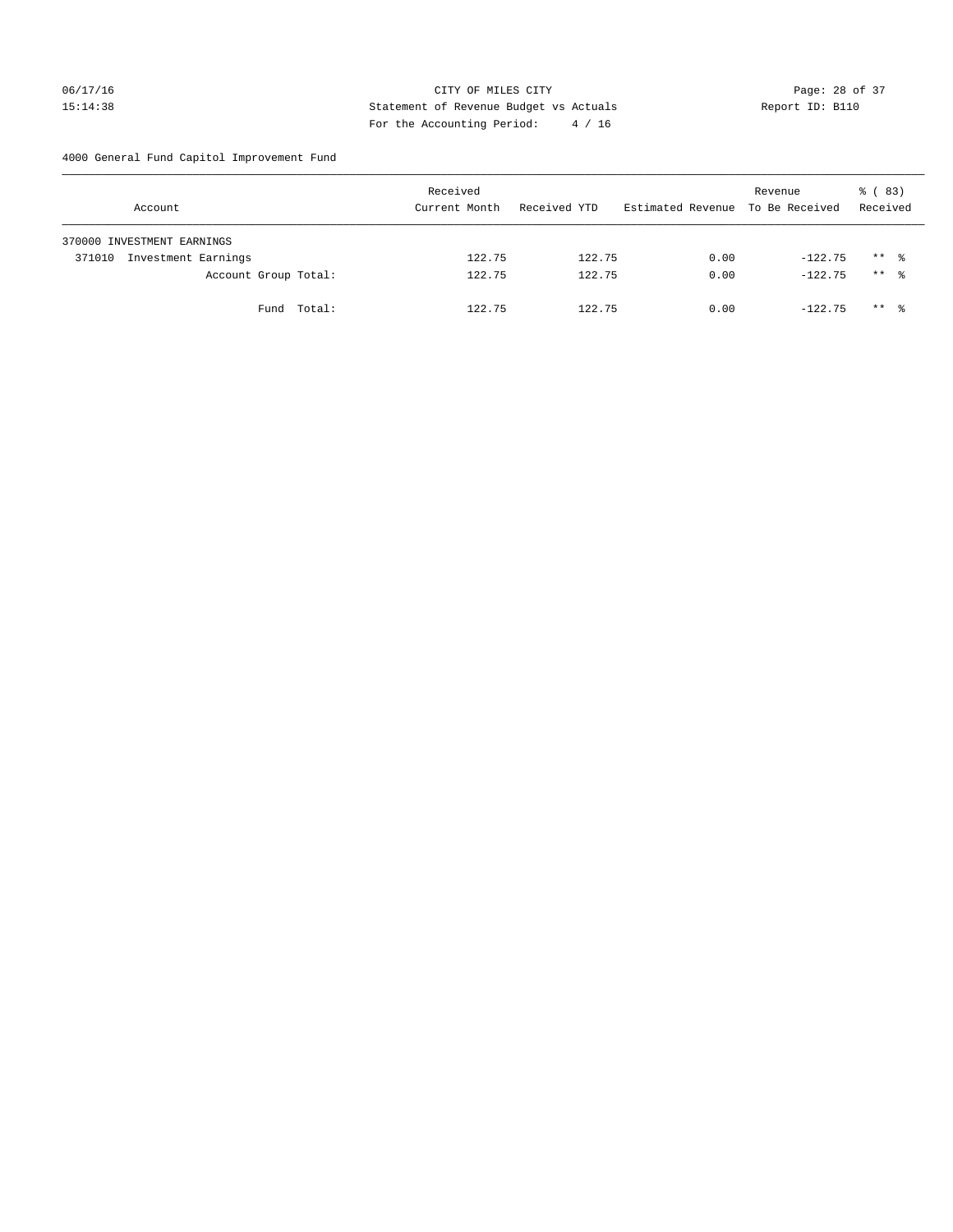## 06/17/16 Page: 29 of 37 15:14:38 Statement of Revenue Budget vs Actuals Report ID: B110 For the Accounting Period: 4 / 16

# 4020 SID#211- Capital Improv. Arrowhead Lane (Dist #204)

| Account                       | Received<br>Current Month | Received YTD | Estimated Revenue | Revenue<br>To Be Received | $\frac{6}{6}$ (83)<br>Received |
|-------------------------------|---------------------------|--------------|-------------------|---------------------------|--------------------------------|
| 360000 MISCELLANEOUS REVENUE  |                           |              |                   |                           |                                |
| Special Assessments<br>363000 | 0.00                      | 0.00         | 4,657.00          | 4,657.00                  | 0 %                            |
| Account Group Total:          | 0.00                      | 0.00         | 4,657.00          | 4,657.00                  | 0 %                            |
| Fund Total:                   | 0.00                      | 0.00         | 4,657.00          | 4,657.00                  | 0 %                            |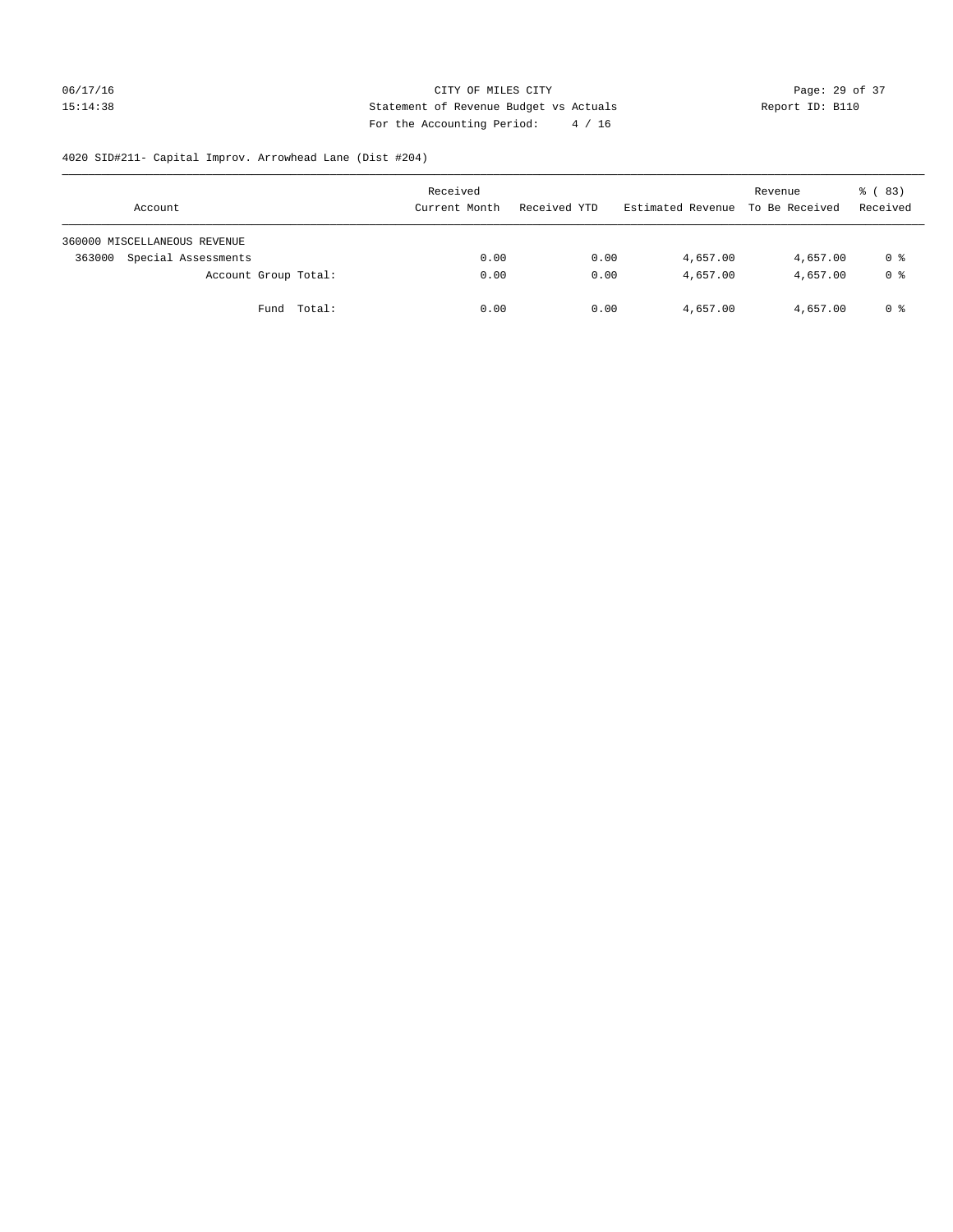## 06/17/16 Page: 30 of 37 15:14:38 Statement of Revenue Budget vs Actuals Report ID: B110 For the Accounting Period: 4 / 16

## 4050 Ambulance Capital Improvement Fund

| Account                                | Received<br>Current Month | Received YTD | Estimated Revenue | Revenue<br>To Be Received | 8 (83)<br>Received |
|----------------------------------------|---------------------------|--------------|-------------------|---------------------------|--------------------|
| 380000 OTHER FINANCING SOURCES         |                           |              |                   |                           |                    |
| Interfund Operating Transfer<br>383000 | 0.00                      | 13,779.06    | 13,779.06         | 0.00                      | $100*$             |
| Account Group Total:                   | 0.00                      | 13,779.06    | 13,779.06         | 0.00                      | $100*$             |
| Fund Total:                            | 0.00                      | 13,779.06    | 13,779.06         | 0.00                      | $100*$             |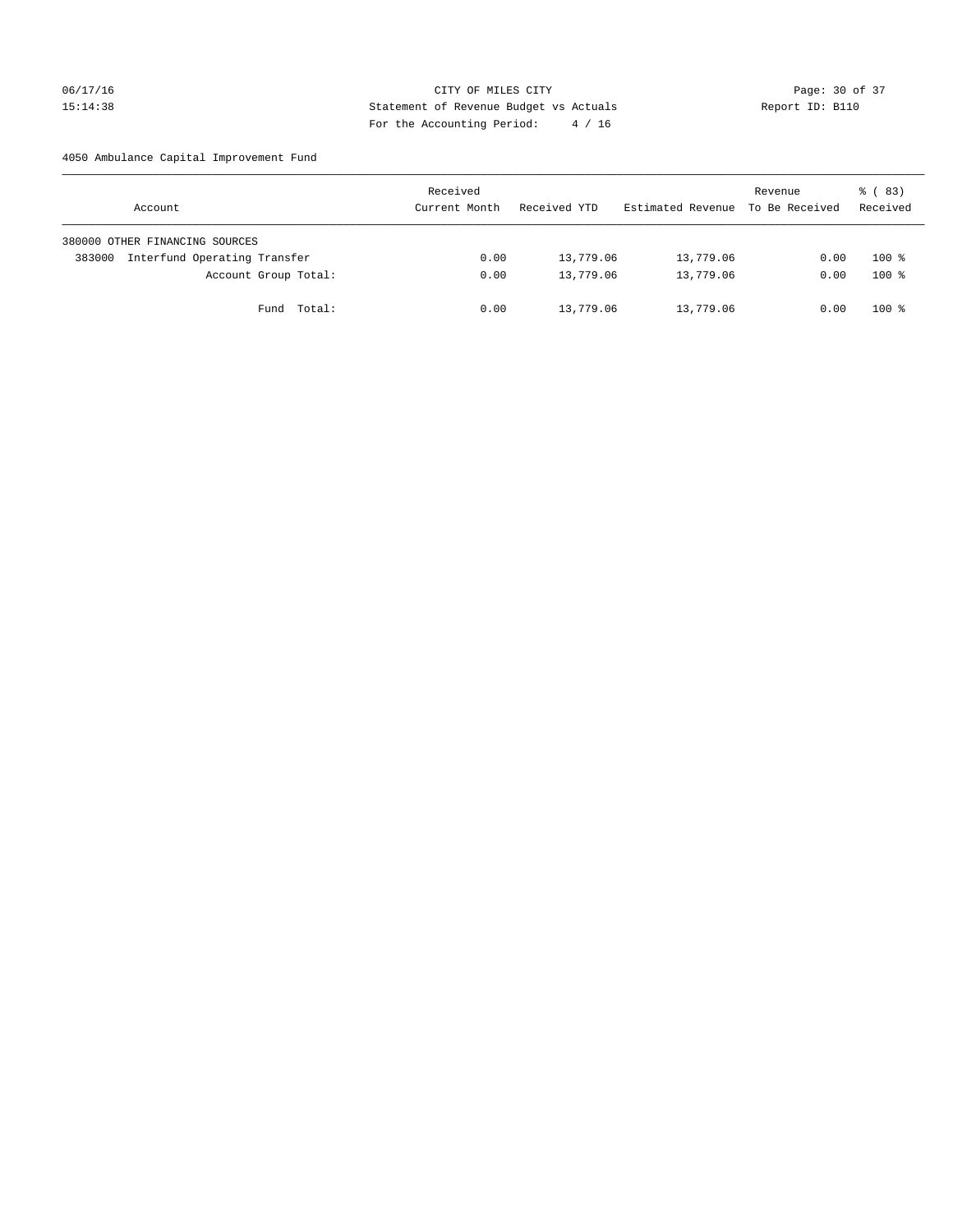## 06/17/16 Page: 31 of 37 15:14:38 Statement of Revenue Budget vs Actuals Report ID: B110 For the Accounting Period: 4 / 16

4056 Airport- Capital Improvement Plan

|        | Account                            | Received<br>Current Month | Received YTD | Estimated Revenue | Revenue<br>To Be Received | 8 (83)<br>Received |
|--------|------------------------------------|---------------------------|--------------|-------------------|---------------------------|--------------------|
|        | 340000 Charges for Services        |                           |              |                   |                           |                    |
| 343018 | Sale of Street & Roadway Materials | 31,724.44                 | 31,724.44    | 0.00              | $-31,724.44$              | $***$ %            |
| 343065 | Building Rentals                   | $-64, 205.95$             | 9,930.56     | 0.00              | $-9,930.56$               | $***$ %            |
|        | Account Group Total:               | $-32,481.51$              | 41,655.00    | 0.00              | $-41,655.00$              | $***$ %            |
|        | Fund Total:                        | $-32,481.51$              | 41,655.00    | 0.00              | $-41,655.00$              | $***$ $\approx$    |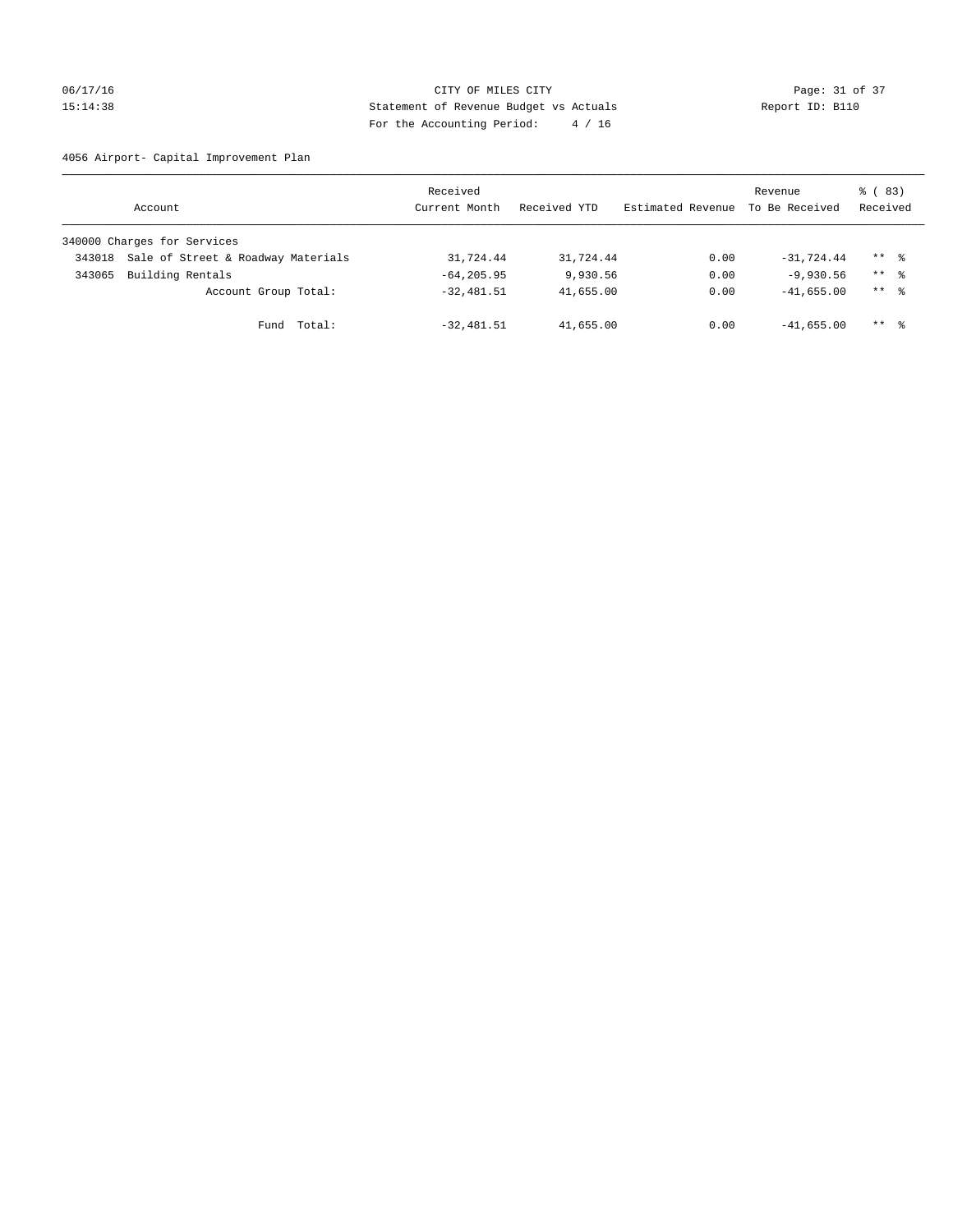06/17/16 Page: 32 of 37 15:14:38 Statement of Revenue Budget vs Actuals Report ID: B110 For the Accounting Period: 4 / 16

4060 CAPITAL IMPROV-PUBLIC WORKS

|        |                                     | Received      |              |                   | Revenue        | % (83)          |
|--------|-------------------------------------|---------------|--------------|-------------------|----------------|-----------------|
|        | Account                             | Current Month | Received YTD | Estimated Revenue | To Be Received | Received        |
|        | 320000 LICENSES AND PERMITS         |               |              |                   |                |                 |
| 323040 | Other Miscellaneous Permits         | 50.00         | 2,750.00     | 3,000.00          | 250.00         | $92$ $%$        |
|        | Account Group Total:                | 50.00         | 2,750.00     | 3,000.00          | 250.00         | 92 <sup>8</sup> |
|        | 340000 Charges for Services         |               |              |                   |                |                 |
|        | 343014 Street Cleaning              | 0.00          | 0.00         | 8,490.00          | 8,490.00       | 0 <sup>8</sup>  |
| 343016 | Prkg Vio/Off Str-Impnd Fees         | 126.50        | 3,085.50     | 500.00            | $-2,585.50$    | 617 %           |
| 343018 | Sale of Street & Roadway Materials  | 0.00          | 0.00         | 1,000.00          | 1,000.00       | 0 <sup>8</sup>  |
|        | Account Group Total:                | 126.50        | 3,085.50     | 9,990.00          | 6,904.50       | 31 <sup>8</sup> |
|        | 360000 MISCELLANEOUS REVENUE        |               |              |                   |                |                 |
|        | 367000 Sale of Junk or Salvage      | 35.79         | 7,205.79     | 0.00              | $-7, 205.79$   | ** %            |
|        | Account Group Total:                | 35.79         | 7,205.79     | 0.00              | $-7, 205.79$   | $***$ $ -$      |
|        | 370000 INVESTMENT EARNINGS          |               |              |                   |                |                 |
|        | 371010 Investment Earnings          | 635.28        | 635.28       | 0.00              | $-635.28$      | $***$ $ -$      |
|        | Account Group Total:                | 635.28        | 635.28       | 0.00              | $-635.28$      | $***$ $=$       |
|        | 380000 OTHER FINANCING SOURCES      |               |              |                   |                |                 |
|        | 383000 Interfund Operating Transfer | 0.00          | 244,000.00   | 244,000.00        | 0.00           | $100*$          |
|        | Account Group Total:                | 0.00          | 244,000.00   | 244,000.00        | 0.00           | $100*$          |
|        | Fund Total:                         | 847.57        | 257,676.57   | 256,990.00        | $-686.57$      | $100*$          |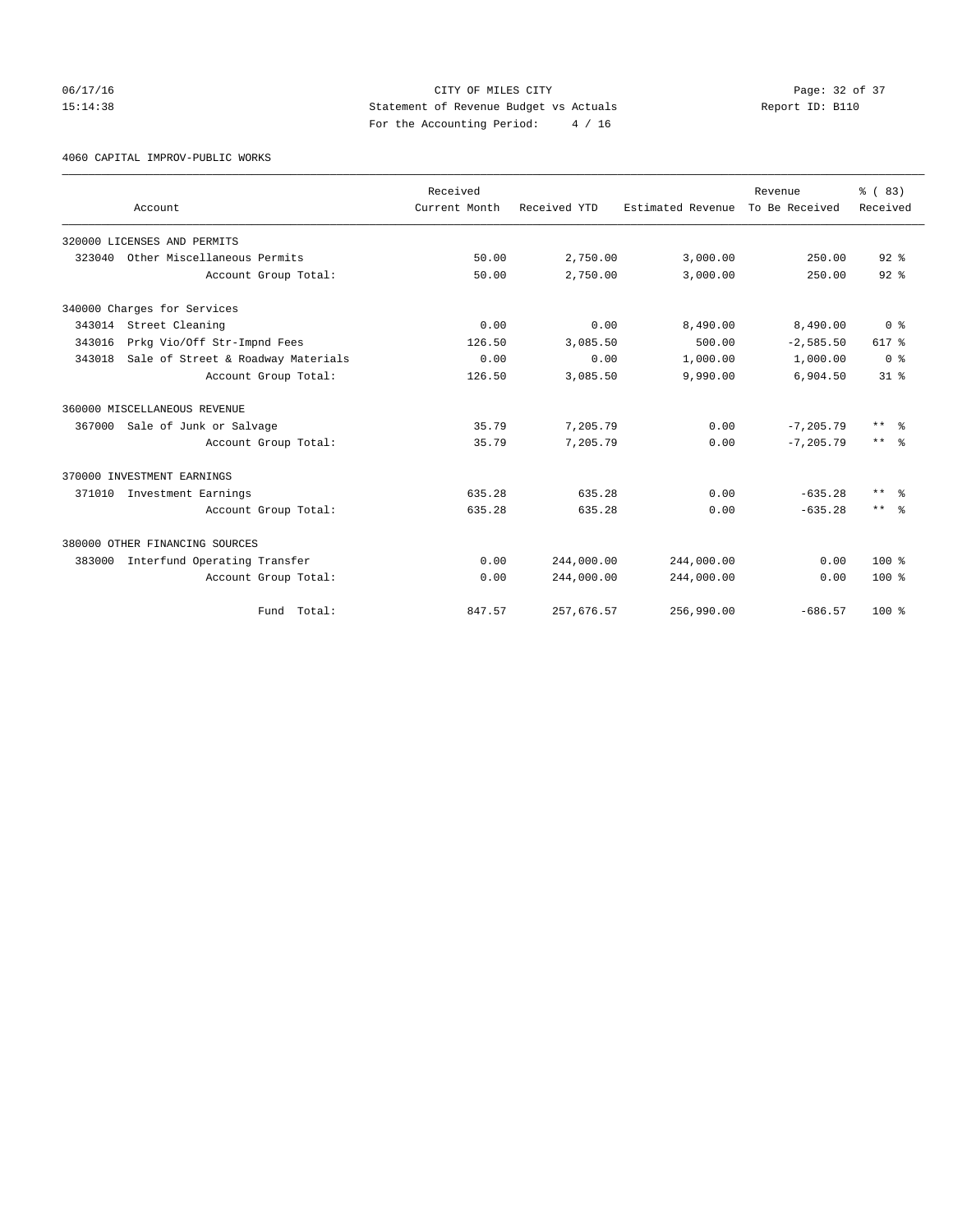## 06/17/16 Page: 33 of 37 15:14:38 Statement of Revenue Budget vs Actuals Report ID: B110 For the Accounting Period: 4 / 16

## 5210 WATER UTILITY

|        |                                      | Received      |              |                   | Revenue         | % (83)          |
|--------|--------------------------------------|---------------|--------------|-------------------|-----------------|-----------------|
|        | Account                              | Current Month | Received YTD | Estimated Revenue | To Be Received  | Received        |
|        | 340000 Charges for Services          |               |              |                   |                 |                 |
| 343021 | Metered Water Sales                  | 137,036.17    | 1,689,742.52 | 1,950.00          | $-1,687,792.52$ | $***$ $%$       |
| 343022 | Unmetered Water Sales/Chrgoffs       | 10.26         | 888.24       | 1,800.00          | 911.76          | $49*$           |
| 343023 | Bulk Water Sales                     | 0.00          | 8,120.82     | 5.000.00          | $-3.120.82$     | $162$ %         |
| 343025 | Hookup Fee                           | 4,200.00      | 7,200.00     | 10,000.00         | 2,800.00        | $72*$           |
| 343026 | Water Install/Tap Chrgs/Labor        | 200.00        | 3,435.00     | 5,000.00          | 1,565.00        | 69 %            |
| 343027 | Chg for Wtr Dept. Serv               | 545.00        | 7,084.51     | 0.00              | $-7,084.51$     | $***$ $%$       |
| 343029 | Curb Stop Replacement Fee            | 3,593.00      | 36,298.00    | 42,500.00         | 6, 202, 00      | 85 <sup>8</sup> |
| 343039 | Custer Co w/s District (Water Study) | 0.00          | 0.00         | 7,500.00          | 7,500.00        | 0 <sup>8</sup>  |
|        | Account Group Total:                 | 145,584.43    | 1,752,769.09 | 73,750.00         | $-1,679,019.09$ | $***$ $%$       |
|        | 360000 MISCELLANEOUS REVENUE         |               |              |                   |                 |                 |
| 362020 | MISC REVENUE                         | 0.00          | 617.64       | 5,000.00          | 4,382.36        | $12*$           |
| 362040 | \$2.00 State Assessment Fee          | 0.00          | 228.00       | 0.00              | $-228.00$       | $***$ $%$       |
|        | Account Group Total:                 | 0.00          | 845.64       | 5,000.00          | 4, 154.36       | $17*$           |
|        | 370000 INVESTMENT EARNINGS           |               |              |                   |                 |                 |
| 371010 | Investment Earnings                  | 11,622.89     | 11,622.89    | 5,000.00          | $-6,622.89$     | $232$ $%$       |
|        | Account Group Total:                 | 11,622.89     | 11,622.89    | 5,000.00          | $-6,622.89$     | $232$ $%$       |
|        | Fund Total:                          | 157,207.32    | 1,765,237.62 | 83,750.00         | $-1,681,487.62$ | $***$ $%$       |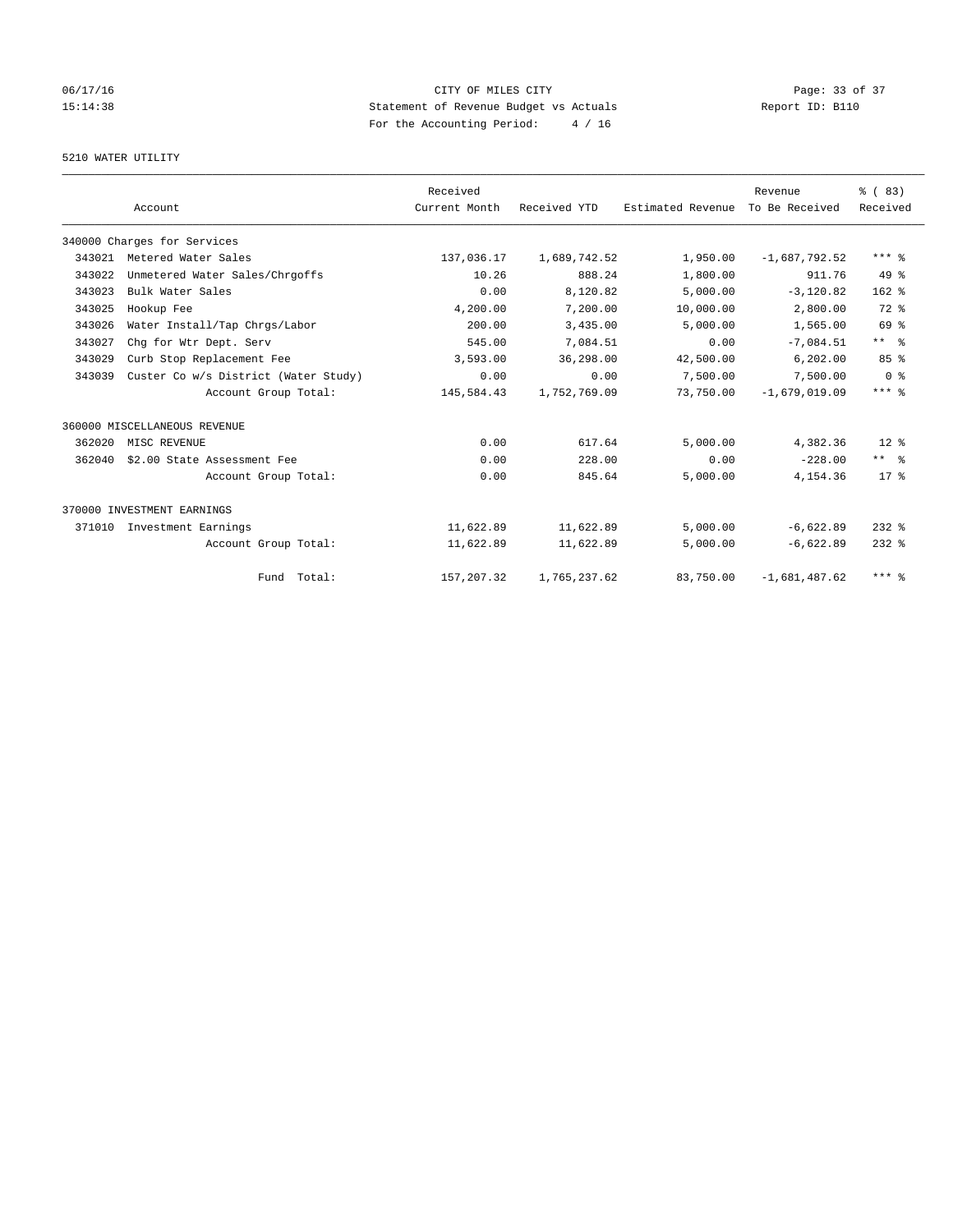## 06/17/16 Page: 34 of 37 15:14:38 Statement of Revenue Budget vs Actuals Report ID: B110 For the Accounting Period: 4 / 16

5310 SEWER UTILITY

|        |                                         | Received      |              |                   | Revenue        | % (83)           |
|--------|-----------------------------------------|---------------|--------------|-------------------|----------------|------------------|
|        | Account                                 | Current Month | Received YTD | Estimated Revenue | To Be Received | Received         |
|        | 330000 INTERGOVERNMENTAL REVENUES       |               |              |                   |                |                  |
| 334120 | TSEP Grant                              | 0.00          | 0.00         | 500,000.00        | 500,000.00     | 0 <sup>8</sup>   |
| 334121 | DNRC GRANTS                             | 50,000.00     | 50,000.00    | 100,000.00        | 50,000.00      | $50*$            |
| 334122 | Renewable Resource Grant                | 0.00          | 0.00         | 100,000.00        | 100,000.00     | 0 <sup>8</sup>   |
|        | Account Group Total:                    | 50,000.00     | 50,000.00    | 700,000.00        | 650,000.00     | 7 %              |
|        | 340000 Charges for Services             |               |              |                   |                |                  |
|        | 341075 Serv/Cnty-Interlocal Agmt        | 1,147.50      | 1,147.50     | 0.00              | $-1, 147.50$   | ** %             |
| 343031 | Sewer Service Charges                   | 162,258.83    | 984,855.28   | 1,305,744.00      | 320,888.72     | 75 %             |
| 343032 | Sewer Installation Charges/Chrgoffs     | 10.26         | 888.24       | 1,300.00          | 411.76         | 68 %             |
| 343033 | Hookup Fee                              | 1,560.00      | 2.400.00     | 6,000.00          | 3,600.00       | $40*$            |
| 343034 | Treatment Facilities Fees               | 510.00        | 2,500.00     | 1,500.00          | $-1,000.00$    | 167 <sub>8</sub> |
| 343036 | Miscellaneous Sewer Revenue (Labor)     | 0.00          | 918.50       | 4,000.00          | 3,081.50       | $23$ $%$         |
| 343037 | Baker Road Etc.                         | 558.55        | 6,092.29     | 9,500.00          | 3,407.71       | 64 %             |
| 343039 | Custer Co w/s District (Water Study)    | 0.00          | 0.00         | 15,000.00         | 15,000.00      | 0 <sup>8</sup>   |
|        | Account Group Total:                    | 166,045.14    | 998,801.81   | 1,343,044.00      | 344, 242. 19   | 74 %             |
|        | 360000 MISCELLANEOUS REVENUE            |               |              |                   |                |                  |
| 361010 | Land Rental                             | 0.00          | 0.00         | 2,576.00          | 2,576.00       | 0 <sup>8</sup>   |
| 362020 | MISC REVENUE                            | 0.00          | 2,430.00     | 3,000.00          | 570.00         | $81$ %           |
|        | Account Group Total:                    | 0.00          | 2,430.00     | 5,576.00          | 3,146.00       | 44 %             |
|        | 370000 INVESTMENT EARNINGS              |               |              |                   |                |                  |
|        | 371010 Investment Earnings              | 1,358.66      | 1,358.66     | 1,000.00          | $-358.66$      | $136$ $%$        |
|        | Account Group Total:                    | 1,358.66      | 1,358.66     | 1,000.00          | $-358.66$      | $136*$           |
|        | 380000 OTHER FINANCING SOURCES          |               |              |                   |                |                  |
|        | 381070 Proceeds/Loans/Intercap 016-2015 | 0.00          | 0.00         | 6,000,000.00      | 6,000,000.00   | 0 %              |
|        | Account Group Total:                    | 0.00          | 0.00         | 6,000,000.00      | 6,000,000.00   | 0 <sup>8</sup>   |
|        | Fund Total:                             | 217,403.80    | 1,052,590.47 | 8,049,620.00      | 6,997,029.53   | $13*$            |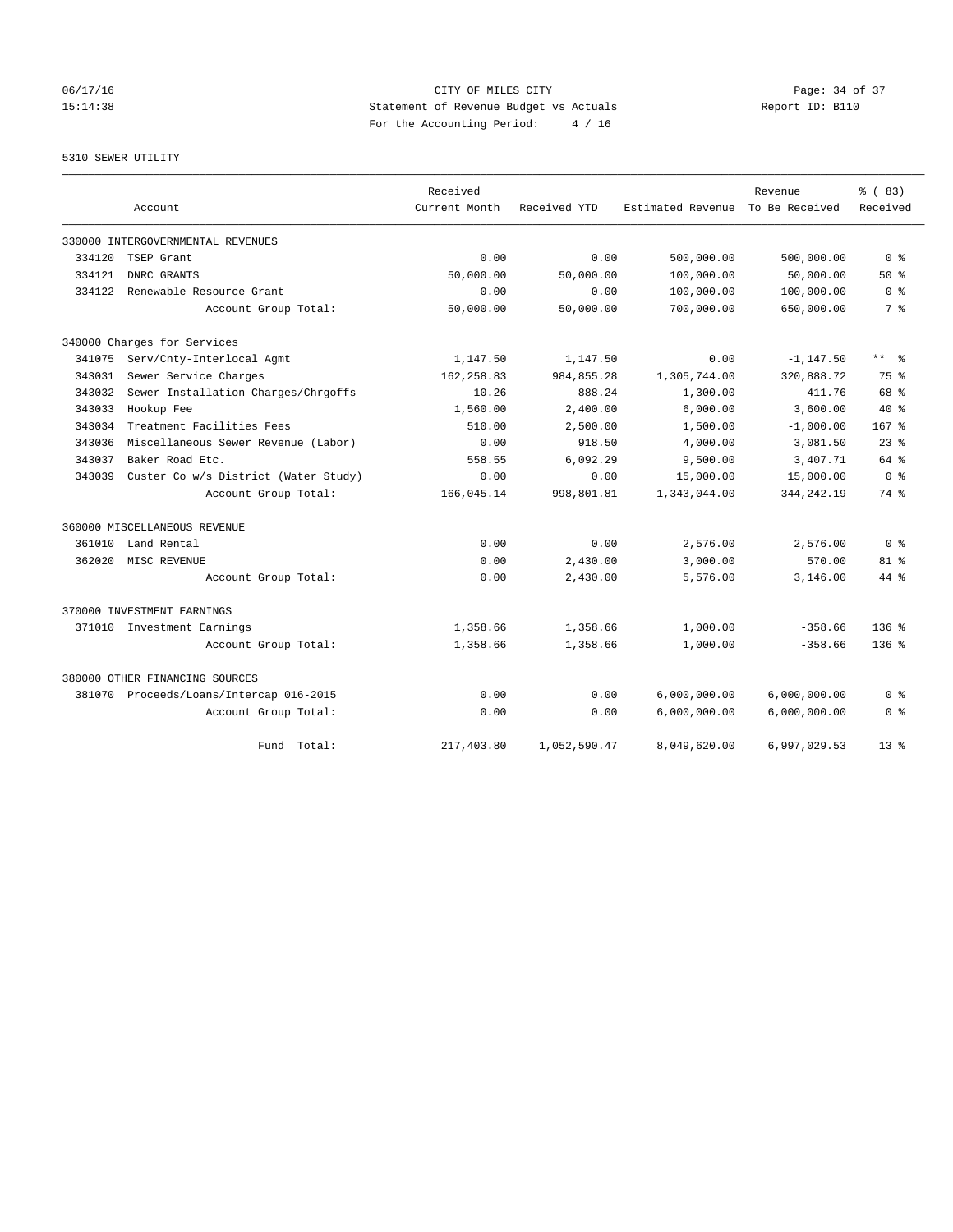## 06/17/16 Page: 35 of 37 15:14:38 Statement of Revenue Budget vs Actuals Report ID: B110 For the Accounting Period: 4 / 16

5510 AMBULANCE FUND

|              |                                        | Received      |              |                   | Revenue        | % (83)          |
|--------------|----------------------------------------|---------------|--------------|-------------------|----------------|-----------------|
|              | Account                                | Current Month | Received YTD | Estimated Revenue | To Be Received | Received        |
| 310000 TAXES |                                        |               |              |                   |                |                 |
| 311010       | Real Property Taxes                    | 134.74        | 5,015.30     | 8,366.00          | 3,350.70       | 60 %            |
| 311020       | Personal Property Taxes                | 3.79          | 24.53        | 273.00            | 248.47         | 9 <sup>8</sup>  |
| 312000       | Penalty & Interest on Delinquent Taxes | 1.33          | 13.51        | 30.00             | 16.49          | 45%             |
|              | Account Group Total:                   | 139.86        | 5,053.34     | 8,669.00          | 3,615.66       | 58 %            |
|              | 330000 INTERGOVERNMENTAL REVENUES      |               |              |                   |                |                 |
| 331040       | Medicaid Supplemental Program-State    | 0.00          | 0.00         | 6,398.00          | 6,398.00       | 0 <sup>8</sup>  |
|              | Account Group Total:                   | 0.00          | 0.00         | 6.398.00          | 6,398.00       | 0 <sup>8</sup>  |
|              | 340000 Charges for Services            |               |              |                   |                |                 |
| 341075       | Serv/Cnty-Interlocal Agmt              | 19,550.00     | 22,150.00    | 31,000.00         | 8,850.00       | 71 %            |
| 342026       | Ambulance Charges                      | 47, 337.51    | 621, 384.03  | 830,204.00        | 208,819.97     | 75 %            |
| 342027       | Ambulance Standby                      | 0.00          | 1,350.00     | 5,000.00          | 3,650.00       | $27$ $%$        |
|              | Account Group Total:                   | 66,887.51     | 644,884.03   | 866,204.00        | 221, 319.97    | 74 %            |
|              | 360000 MISCELLANEOUS REVENUE           |               |              |                   |                |                 |
| 362020       | MISC REVENUE                           | 0.00          | 4.34         | 0.00              | $-4.34$        | $***$ $\approx$ |
| 366010       | Misc- From Charge off Accts            | 0.00          | 1,285.36     | 2,500.00          | 1,214.64       | $51$ $%$        |
|              | Account Group Total:                   | 0.00          | 1,289.70     | 2,500.00          | 1,210.30       | $52$ $%$        |
|              | Fund Total:                            | 67,027.37     | 651,227.07   | 883,771.00        | 232,543.93     | 74 %            |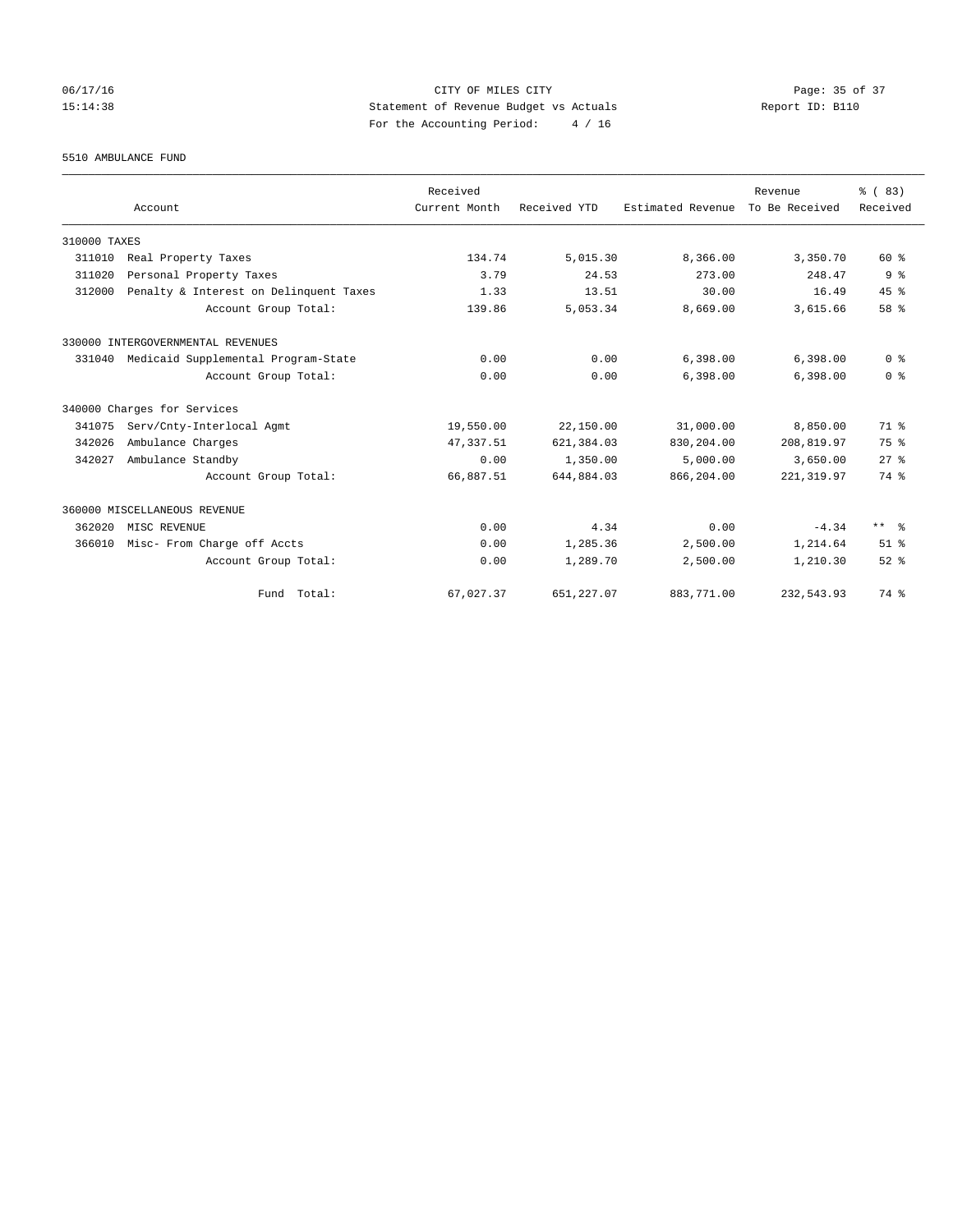## 06/17/16 Page: 36 of 37 15:14:38 Statement of Revenue Budget vs Actuals Report ID: B110 For the Accounting Period: 4 / 16

5610 AIRPORT OPERATING

|              |                                        | Received      |                |                                  | Revenue        | % (83)          |
|--------------|----------------------------------------|---------------|----------------|----------------------------------|----------------|-----------------|
|              | Account                                | Current Month | Received YTD   | Estimated Revenue To Be Received |                | Received        |
| 310000 TAXES |                                        |               |                |                                  |                |                 |
| 311010       | Real Property Taxes                    | 202.08        | 7,522.44       | 12,550.00                        | 5,027.56       | $60*$           |
| 311020       | Personal Property Taxes                | 5.68          | 36.78          | 399.00                           | 362.22         | 9 <sup>8</sup>  |
| 312000       | Penalty & Interest on Delinquent Taxes | 2.00          | 20.32          | 40.00                            | 19.68          | $51$ $%$        |
|              | Account Group Total:                   | 209.76        | 7,579.54       | 12,989.00                        | 5,409.46       | 58 %            |
|              | 330000 INTERGOVERNMENTAL REVENUES      |               |                |                                  |                |                 |
| 331129       | Federal Aeronautics Admin Grant        | 20,637.56     | 3,558,461.08   | 3,172,296.00                     | $-386, 165.08$ | $112*$          |
| 334032       | Aero Grant 016-2015                    | 0.00          | 81,407.00      | 81,407.00                        | 0.00           | $100*$          |
| 334060       | Coal Impact Grant-016-2015             | 0.00          | 0.00           | 166,118.00                       | 166,118.00     | 0 <sup>8</sup>  |
|              | Account Group Total:                   | 20,637.56     | 3,639,868.08   | 3,419,821.00                     | $-220,047.08$  | $106$ %         |
|              | 340000 Charges for Services            |               |                |                                  |                |                 |
| 341075       | Serv/Cnty-Interlocal Agmt              | 15, 212. 25   | 15, 212, 25    | 26,528.00                        | 11, 315.75     | $57*$           |
| 343018       | Sale of Street & Roadway Materials     | 0.00          | 0.00           | 40,000.00                        | 40,000.00      | 0 <sup>8</sup>  |
| 343061       | Landing Fees                           | 414.75        | 2,217.11       | 2,500.00                         | 282.89         | $89*$           |
| 343062       | Aviation Fuel                          | 12,639.03     | 347, 351.86    | 390,000.00                       | 42,648.14      | 89 %            |
| 343064       | Hangar Rent                            | 3,931.18      | 48, 346.65     | 62,733.00                        | 14,386.35      | $77*$           |
| 343065       | Building Rentals                       | 34, 149. 33   | 10,674.80      | 12,526.00                        | 1,851.20       | 85%             |
| 343067       | Other - Miscellaneous                  | 0.00          | 2,000.00       | 0.00                             | $-2,000.00$    | $***$ $ -$      |
|              | Account Group Total:                   | 66, 346.54    | 425,802.67     | 534,287.00                       | 108,484.33     | 80 <sub>8</sub> |
|              | 360000 MISCELLANEOUS REVENUE           |               |                |                                  |                |                 |
| 361010       | Land Rental                            | 1,560.01      | 19,202.04      | 26,784.00                        | 7,581.96       | $72$ $%$        |
| 362020       | MISC REVENUE                           | 93.41         | 245.19         | 600.00                           | 354.81         | $41*$           |
|              | Account Group Total:                   | 1,653.42      | 19,447.23      | 27,384.00                        | 7,936.77       | 71 %            |
|              | 370000 INVESTMENT EARNINGS             |               |                |                                  |                |                 |
|              | 371010 Investment Earnings             | 20.52         | 20.52          | 156.00                           | 135.48         | $13*$           |
|              | Account Group Total:                   | 20.52         | 20.52          | 156.00                           | 135.48         | $13*$           |
|              | 380000 OTHER FINANCING SOURCES         |               |                |                                  |                |                 |
|              | 381071 MT Aero Loan 016-2015           | 0.00          | 169,530.00     | 43,222.00                        | $-126, 308.00$ | $392$ $%$       |
|              | Account Group Total:                   | 0.00          | 169,530.00     | 43,222.00                        | $-126, 308.00$ | 392 %           |
|              | Fund Total:                            | 88,867.80     | 4, 262, 248.04 | 4,037,859.00                     | $-224, 389.04$ | 106 %           |